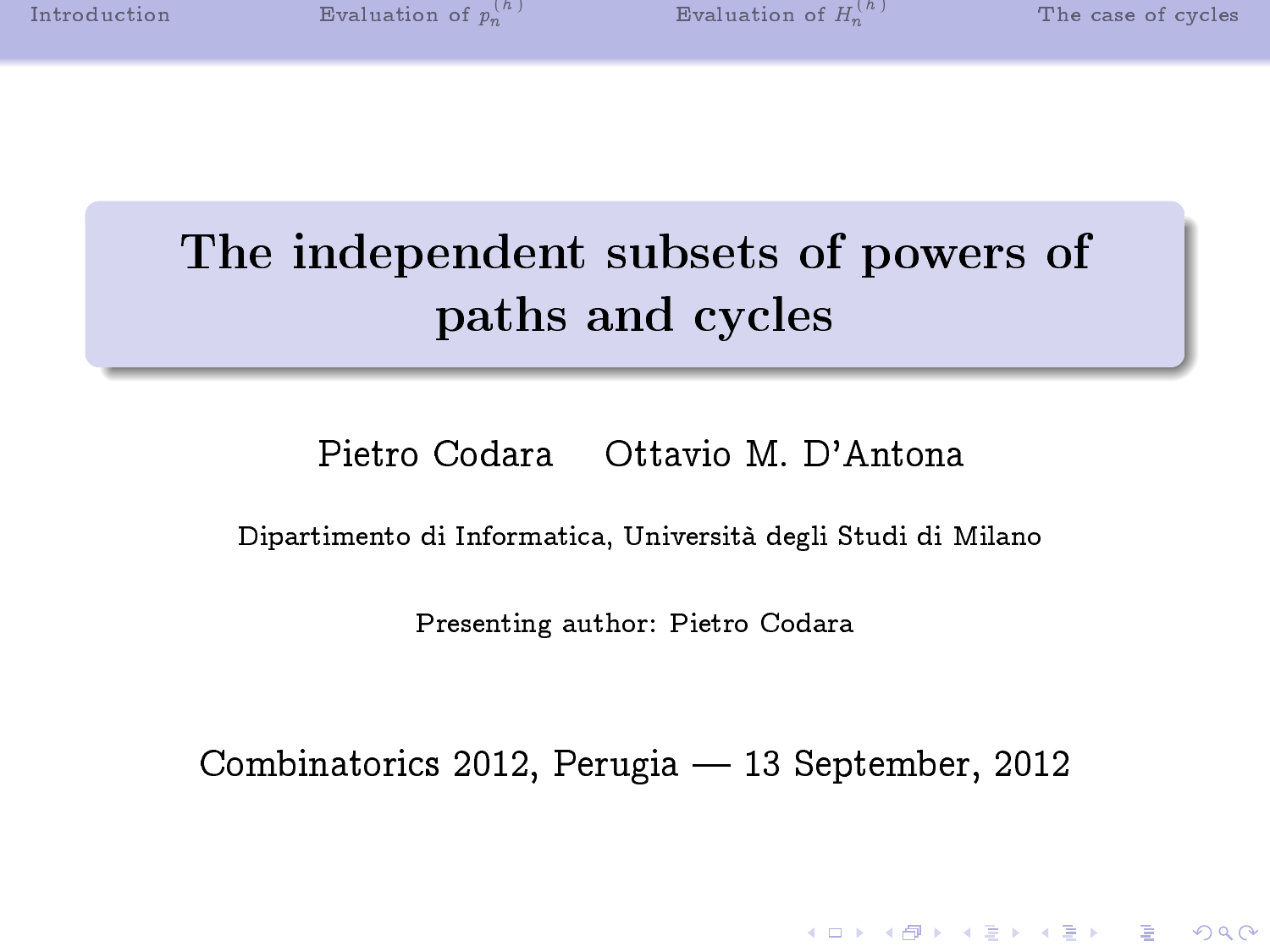|  |  |  | Introduction |  |  |  |
|--|--|--|--------------|--|--|--|
|  |  |  |              |  |  |  |

K ロ ▶ K 個 ▶ K 할 ▶ K 할 ▶ 이 할 → 900

## Outline

- **1** Introduction: definitions, notation, and aims
- **2** The independent subsets of powers of paths
- <sup>3</sup> The poset of independent subsets of powers of paths
- **4** The case of cycles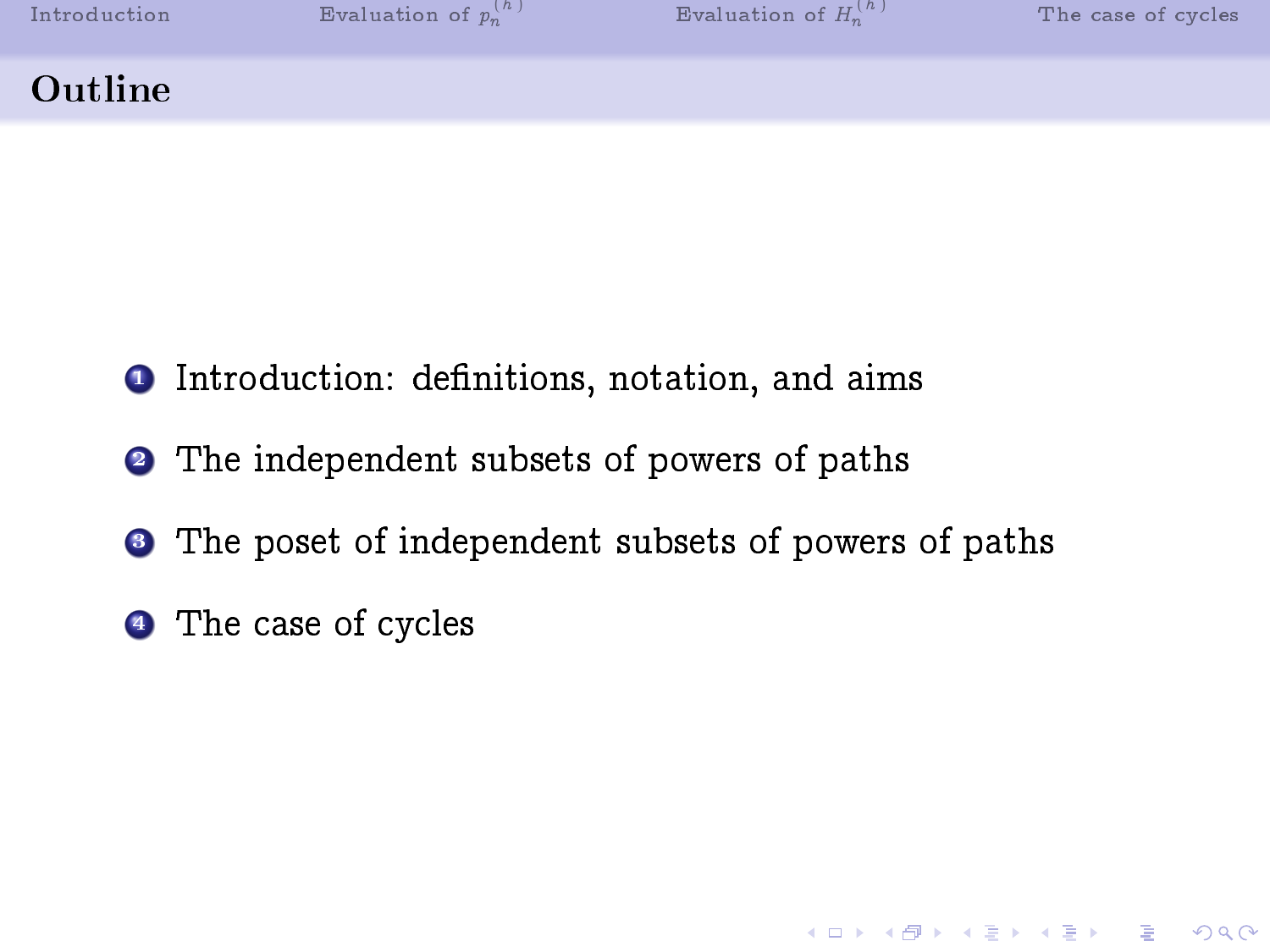**KOR & KERKER ADA KON** 

 $h$ -power of a paths and cycles  $-$  Definition

For a graph G we denote by  $V(G)$  the set of its vertices, and by  $E(G)$  the set of its edges.

h-power of a paths and cycles

For  $n, h \geq 0$ ,

<span id="page-2-0"></span>(i) the *h*-power of a path, denoted by  $\mathbf{P}_n^{(h)}$  is a graph with  $n$ vertices  $v_1, v_2, \ldots, v_n$  such that, for  $1 \leq i, j \leq n$ ,  $\mathbf{y}(v_i,v_j) \in E(\mathbf{P}_n^{(h)})$  if and only if  $|j-i| \leq h;$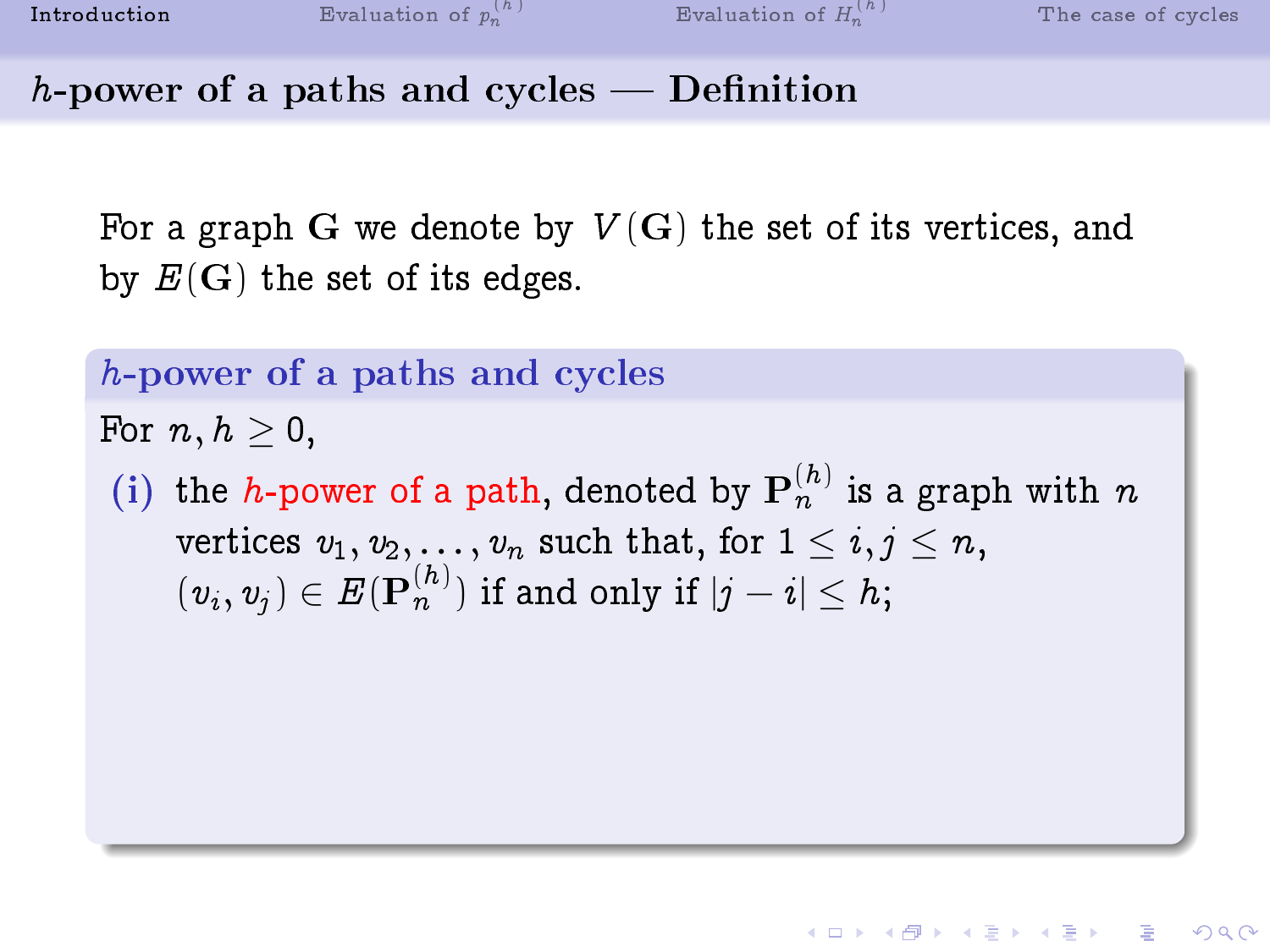h-power of a paths and cycles  $-$  Definition

For a graph G we denote by  $V(G)$  the set of its vertices, and by  $E(G)$  the set of its edges.

h-power of a paths and cycles

For  $n, h \geq 0$ ,

(i) the *h*-power of a path, denoted by  $\mathbf{P}_n^{(h)}$  is a graph with  $n$ vertices  $v_1, v_2, \ldots, v_n$  such that, for  $1 \leq i, j \leq n$ ,  $\mathbf{y}(v_i,v_j) \in E(\mathbf{P}_n^{(h)})$  if and only if  $|j-i| \leq h;$ 

(ii) the *h*-power of a cycle, denoted by  $\mathbf{Q}_n^{(h)}$  is a graph with *n* vertices  $v_1, v_2, \ldots, v_n$  such that, for  $1 \leq i, j \leq n$ ,  $\mathbf{y}(v_i,v_j) \in E(\mathbf{Q}_n^{(h)})$  if and only if  $|j-i| \leq h$  or  $|j - i| > n - h$ .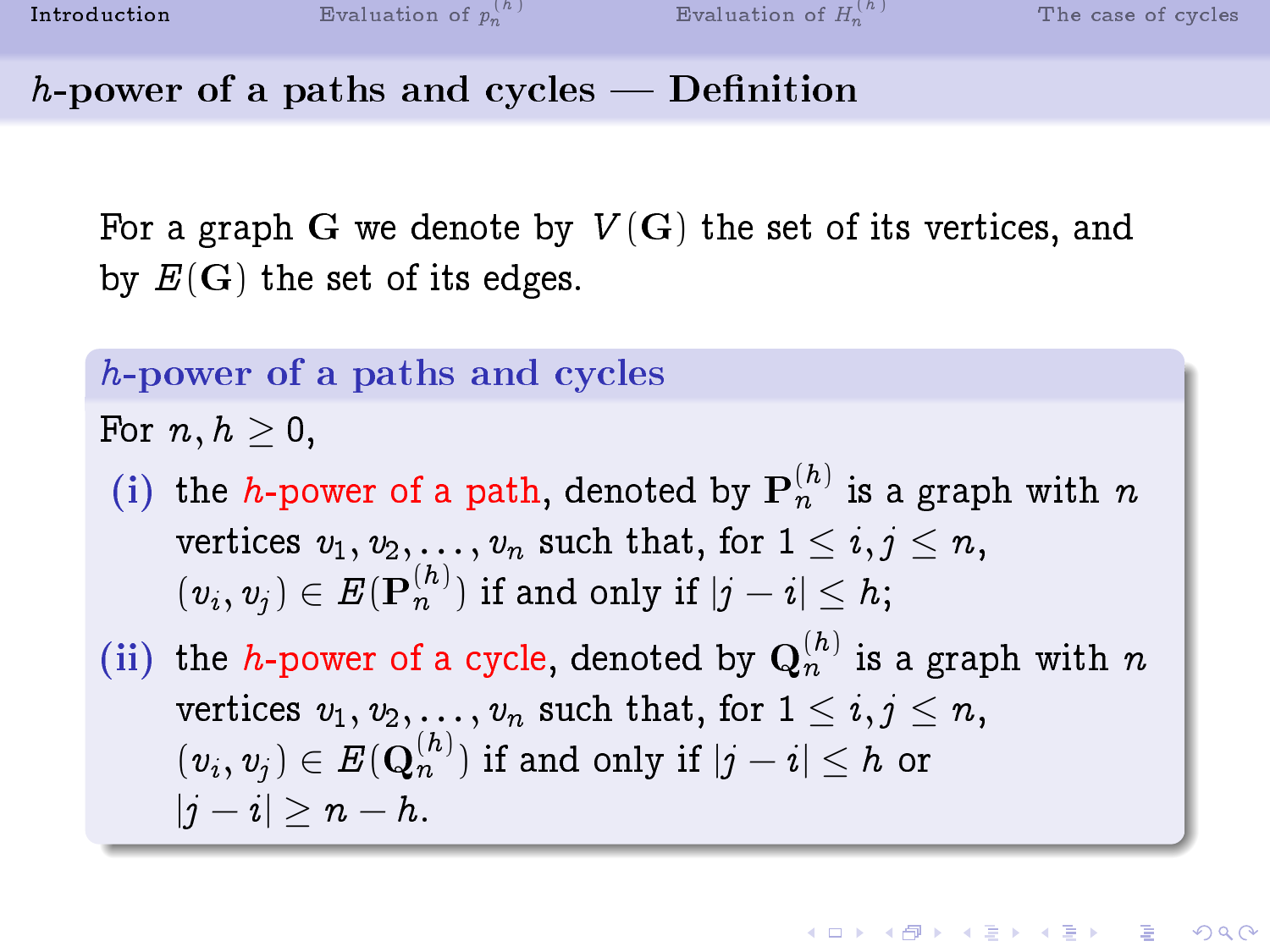K ロ ▶ K 個 ▶ K 할 ▶ K 할 ▶ 이 할 → 900

## $h$ -power of a paths and cycles  $-$  Example



 $\mathbf{P}_n^{(0)}$  is the graph made of  $n$  isolated nodes,  $\mathbf{P}_n^{(1)}$  is the path with  $n$  vertices  $\ldots$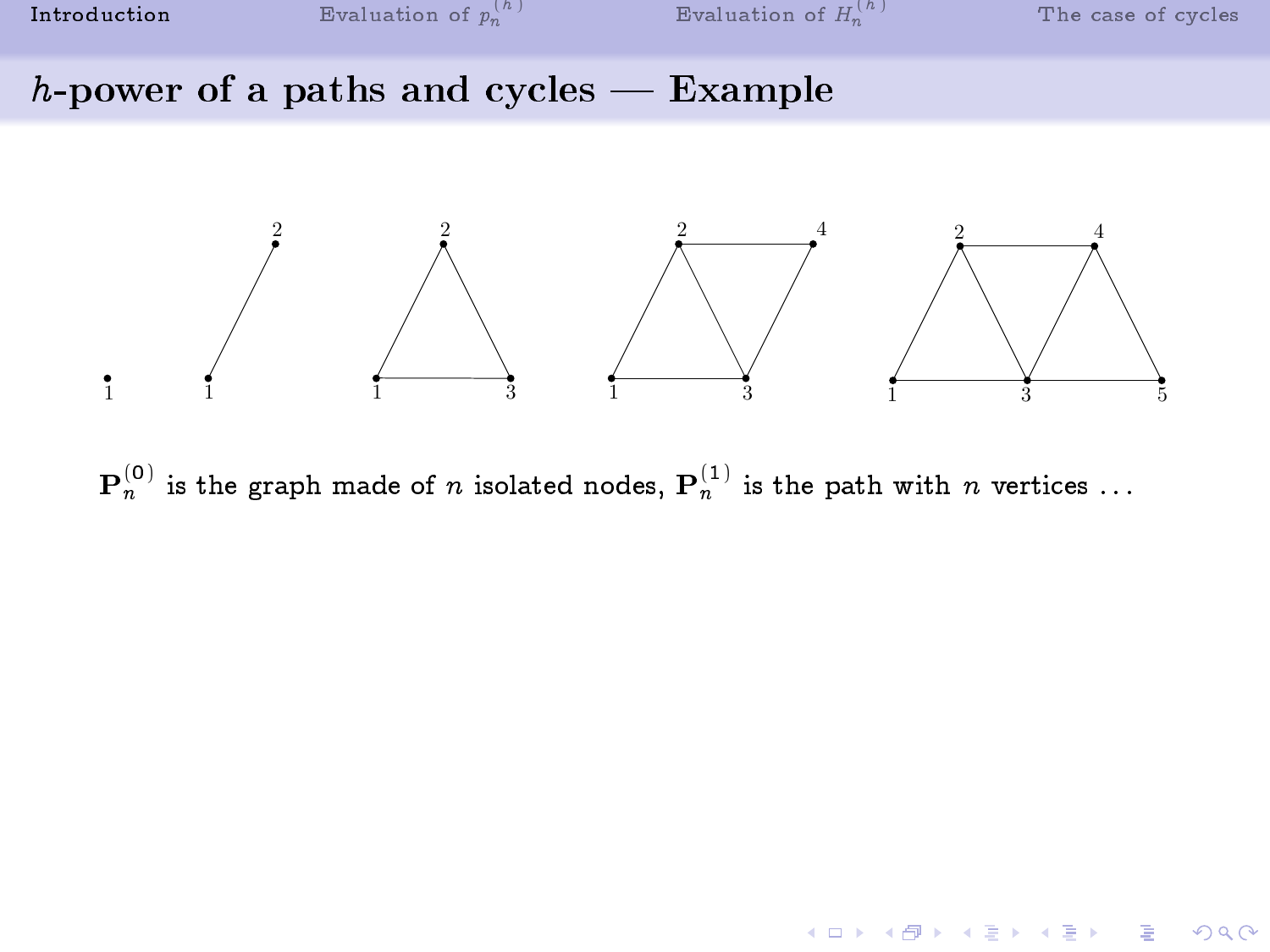K ロ ▶ K 個 ▶ K 할 ▶ K 할 ▶ 이 할 → 900

#### $h$ -power of a paths and cycles  $-$  Example



 $\mathbf{P}_n^{(0)}$  is the graph made of  $n$  isolated nodes,  $\mathbf{P}_n^{(1)}$  is the path with  $n$  vertices  $\ldots$ 



 $\ldots {\bf Q}_n^{(0)}$  is the graph made of  $n$  isolated nodes, and  ${\bf Q}_n^{(1)}$  is the cycle with  $n$ vertices.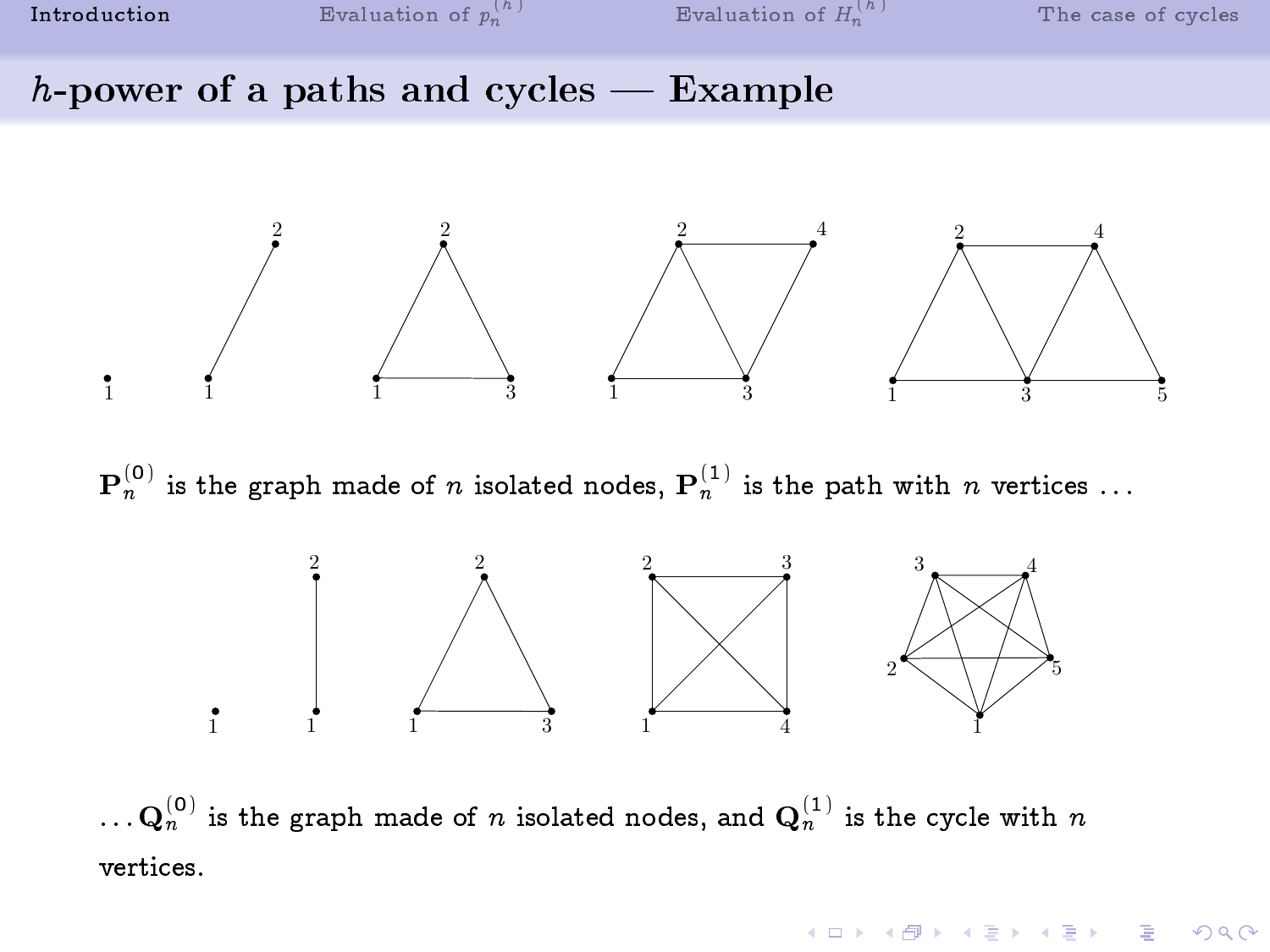**KOR SERVER (ER 1990)** 

## Independent subsets

## Independent subset

An independent subset S of a graph G is a subset of  $V(G)$  not containing adjacent vertices.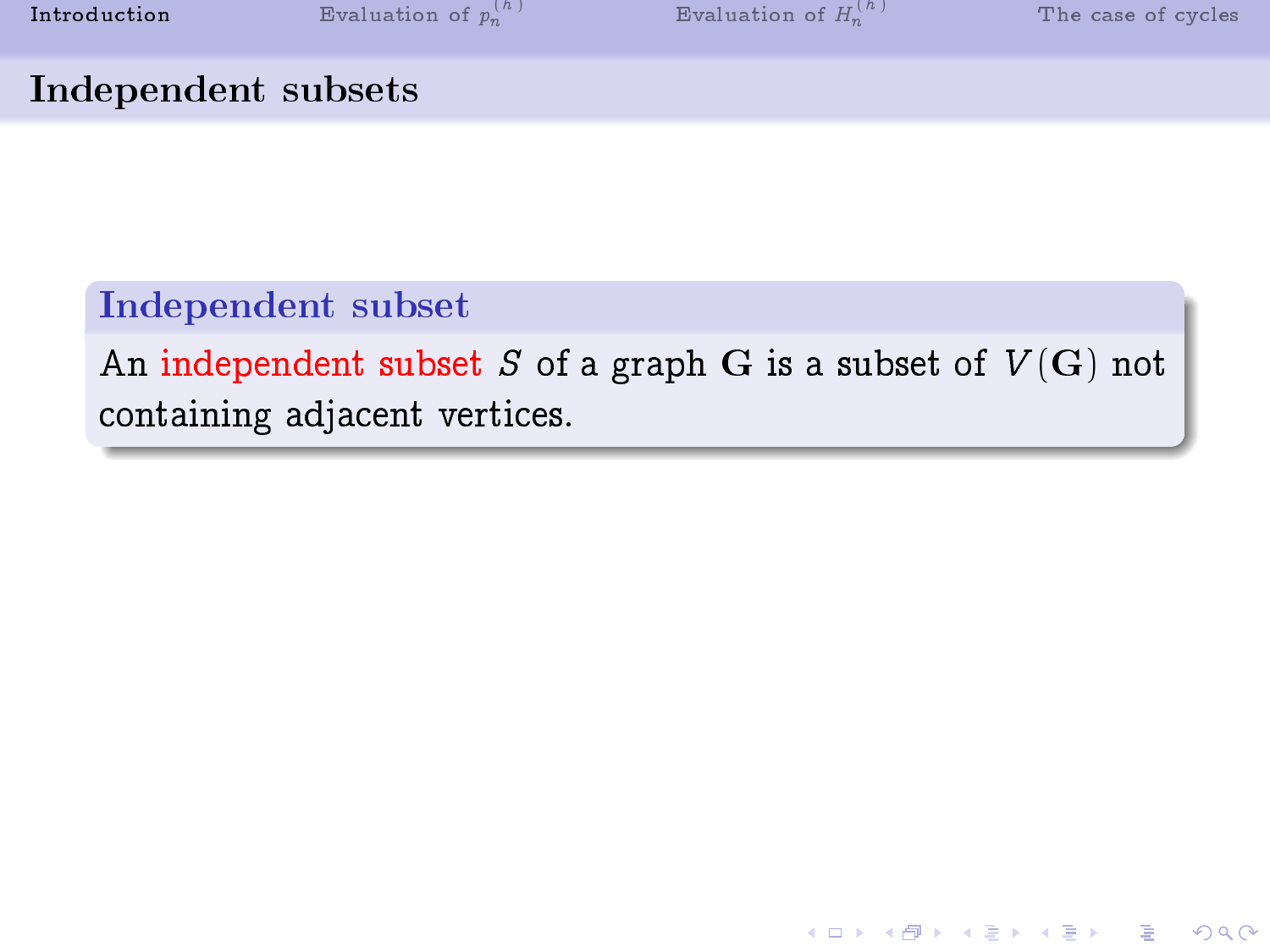**KOR & KERKER ADA KON** 

## Independent subsets

## Independent subset

An independent subset S of a graph G is a subset of  $V(G)$  not containing adjacent vertices.

In the first part of this presentation we evaluate  $p_n^{(h)},$  i.e. the number of independent subsets of  $\mathbf{P}_n^{(h)},$  and  $H_n^{(h)},$  i.e. the number of edges of the Hasse diagram of the poset of independent subsets of  ${\bf P}_n^{(h)}$  ordered by inclusion.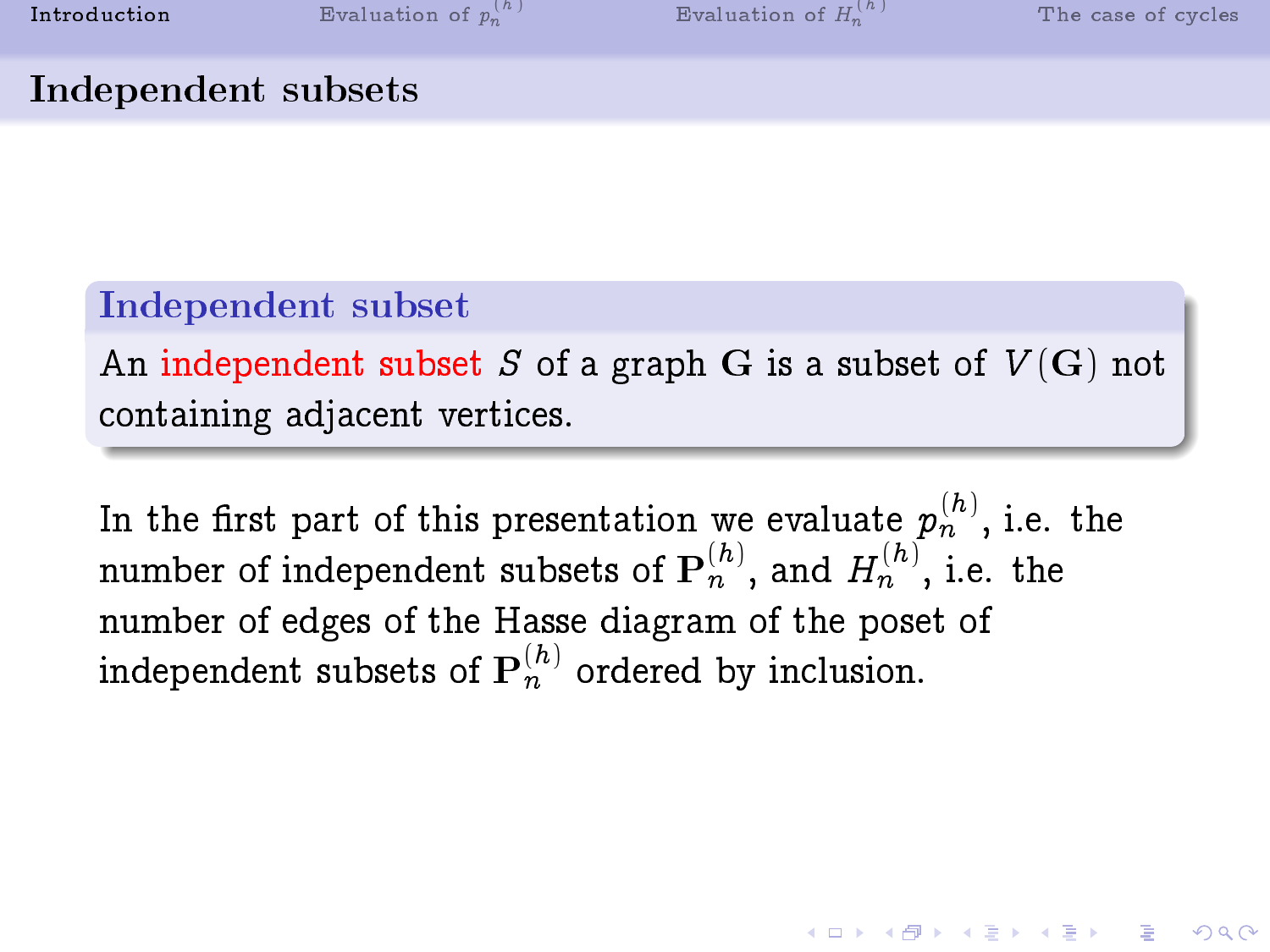## Independent subsets

## Independent subset

An independent subset S of a graph G is a subset of  $V(G)$  not containing adjacent vertices.

In the first part of this presentation we evaluate  $p_n^{(h)},$  i.e. the number of independent subsets of  $\mathbf{P}_n^{(h)},$  and  $H_n^{(h)},$  i.e. the number of edges of the Hasse diagram of the poset of independent subsets of  ${\bf P}_n^{(h)}$  ordered by inclusion.

In the second part we briefly consider the case of cycles.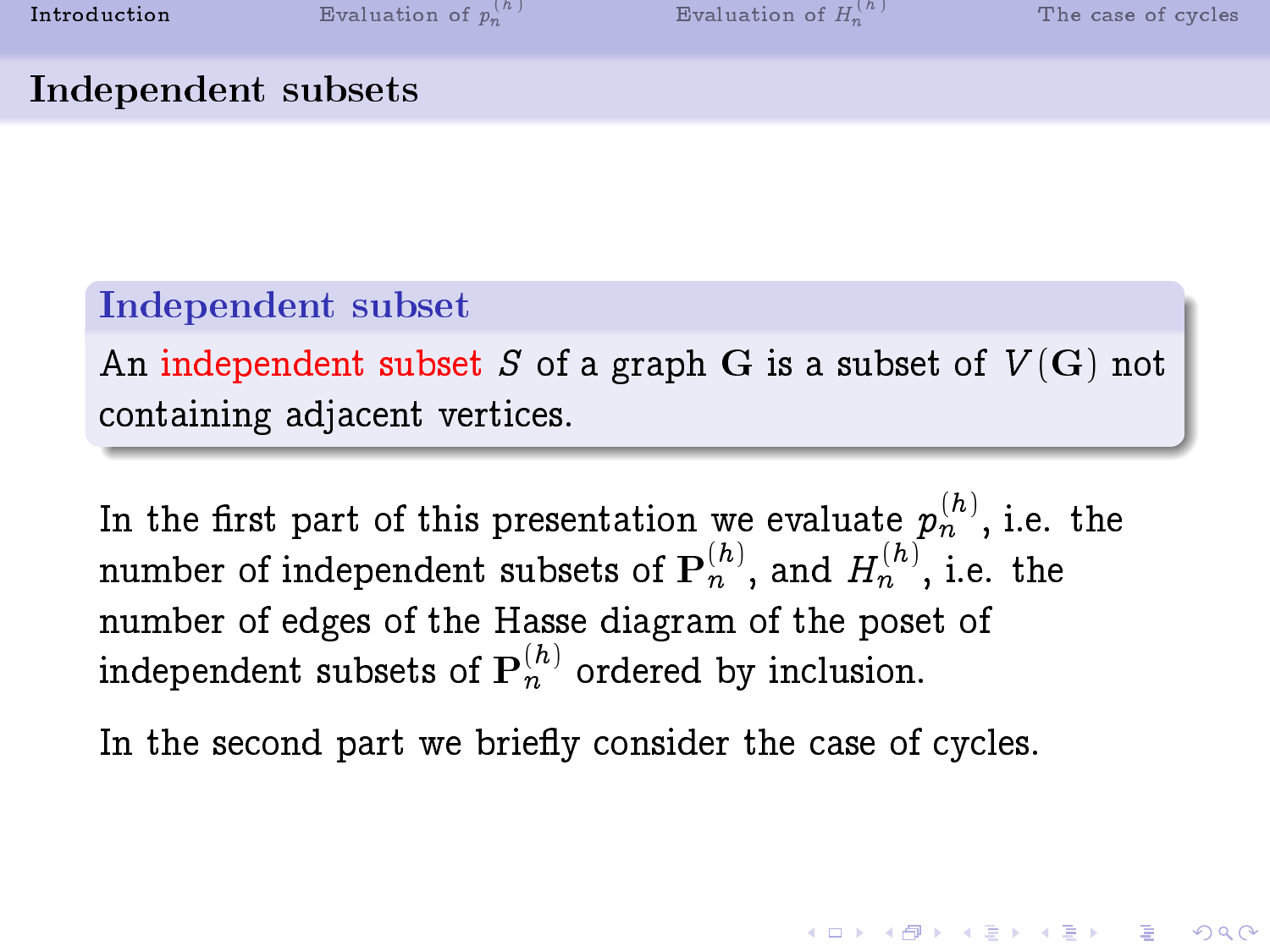Our main result is that, for  $n,h\geq 0,$  the sequence  $H_n^{(h)}$  is obtained by convolving the sequence  $\underbrace{1,\ldots,1}_h, p_0^{(h)}$ h  $\stackrel{(h)}{_{0}},p_1^{(h)}$  $\binom{(h)}{1}, \ldots, p_1^{(n-h-1)}$  with itself.

K ロ ▶ K 個 ▶ K 할 ▶ K 할 ▶ 이 할 → 900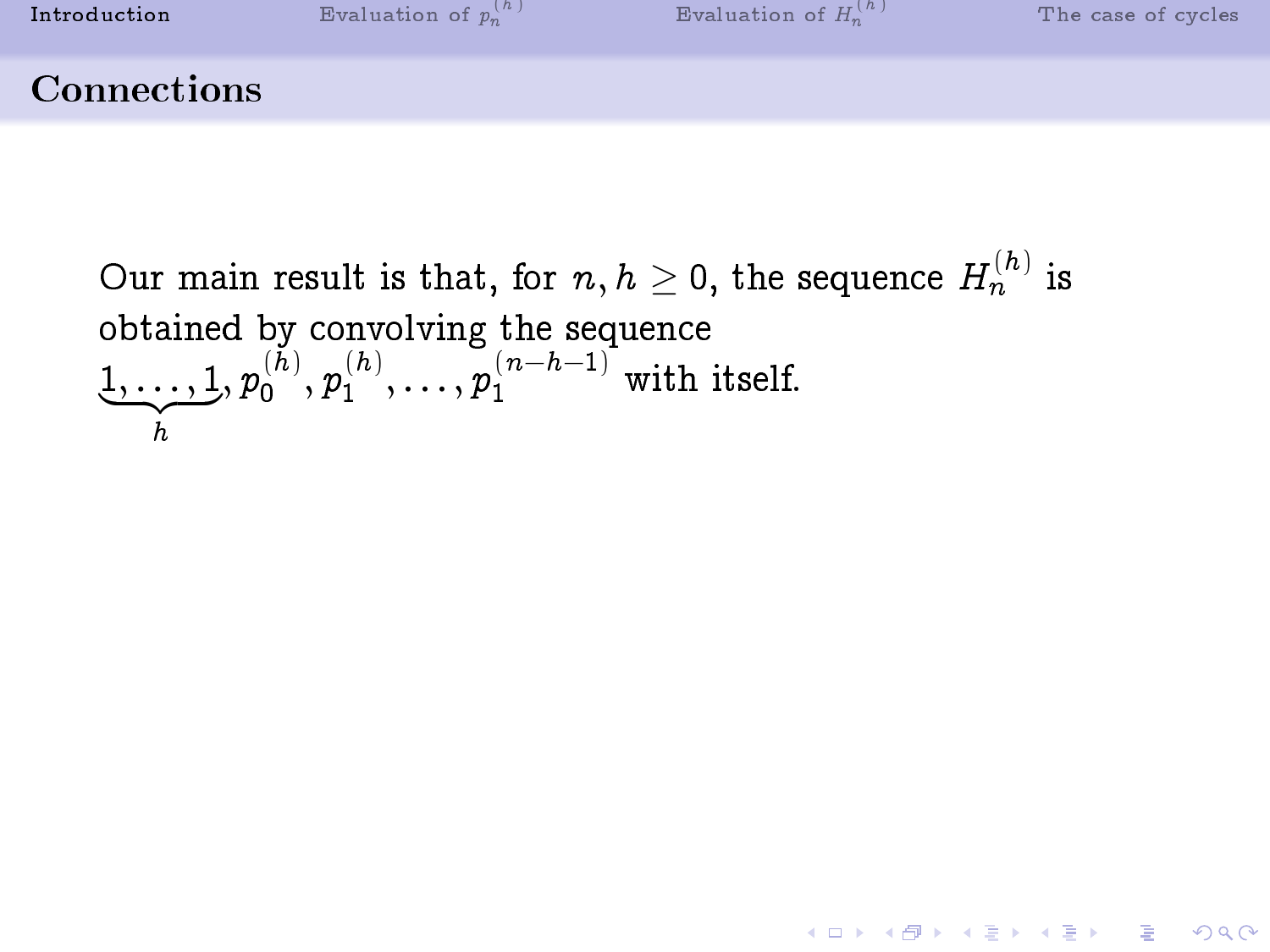Our main result is that, for  $n,h\geq 0,$  the sequence  $H_n^{(h)}$  is obtained by convolving the sequence  $\underbrace{1,\ldots,1}_h, p_0^{(h)}$ h  $\stackrel{(h)}{_{0}},p_1^{(h)}$  $\binom{(h)}{1}, \ldots, p_1^{(n-h-1)}$  with itself.

On one hand, we generalize the known formula  $n2^{n-1}$  for the number of edges of the Boolean algebra with  $n$  atoms.

**K ロ ▶ K 레 ▶ K 코 ▶ K 코 ▶ 『 코 │ ◆ 9 Q ①**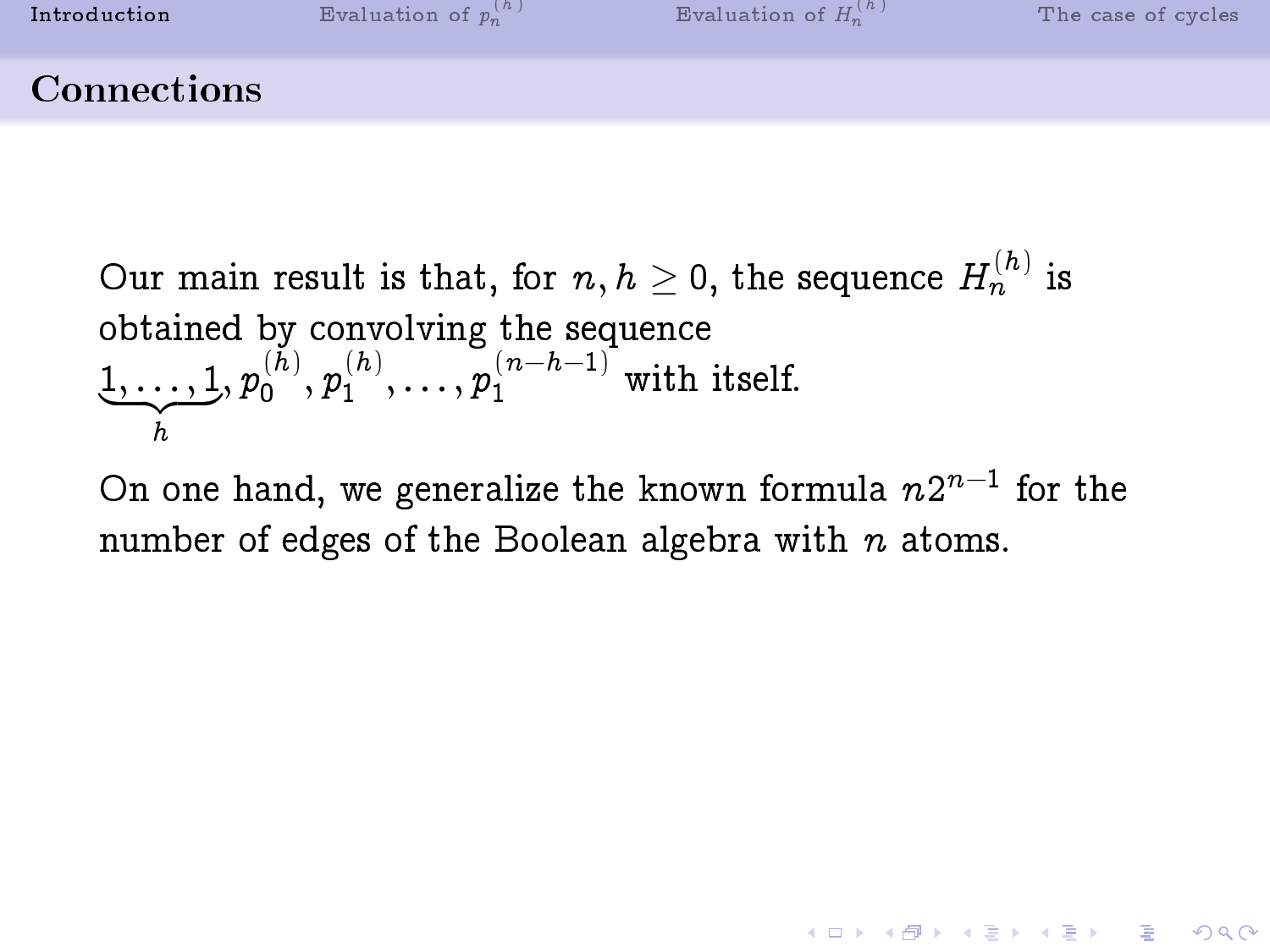Our main result is that, for  $n,h\geq 0,$  the sequence  $H_n^{(h)}$  is obtained by convolving the sequence  $\underbrace{1,\ldots,1}_h, p_0^{(h)}$ h  $\stackrel{(h)}{_{0}},p_1^{(h)}$  $\binom{(h)}{1}, \ldots, p_1^{(n-h-1)}$  with itself.

On one hand, we generalize the known formula  $n2^{n-1}$  for the number of edges of the Boolean algebra with  $n$  atoms. Indeed, we generalize the fact that  $n 2^{n-1}$  is obtained by the convolution of the sequence  $\{2^n\}_{n\geq 0}$ .

**KOD START KED KEN EL VAN**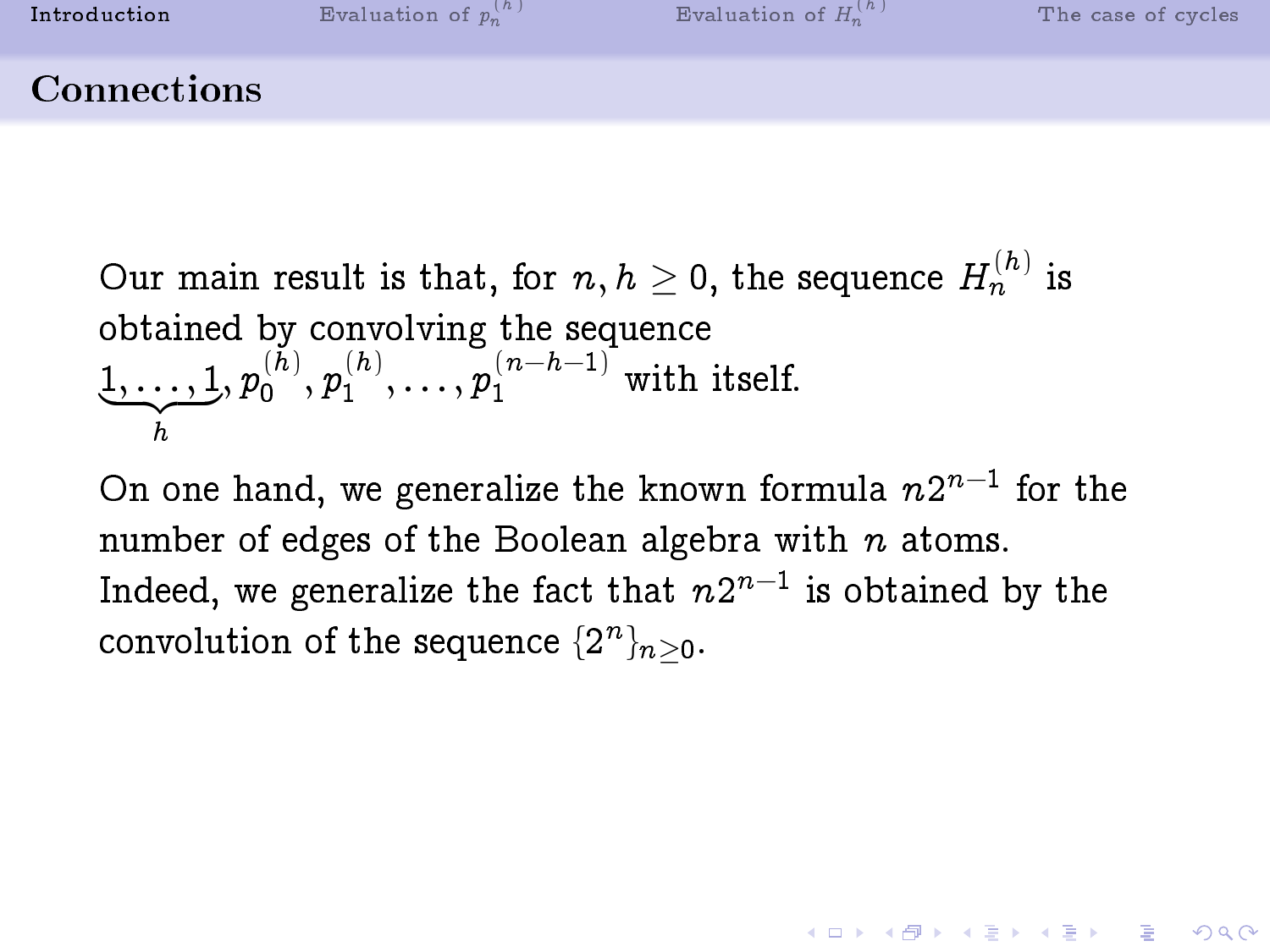Our main result is that, for  $n,h\geq 0,$  the sequence  $H_n^{(h)}$  is obtained by convolving the sequence  $\underbrace{1,\ldots,1}_h, p_0^{(h)}$ h  $\stackrel{(h)}{_{0}},p_1^{(h)}$  $\binom{(h)}{1}, \ldots, p_1^{(n-h-1)}$  with itself.

On one hand, we generalize the known formula  $n2^{n-1}$  for the number of edges of the Boolean algebra with  $n$  atoms. Indeed, we generalize the fact that  $n 2^{n-1}$  is obtained by the convolution of the sequence  $\{2^n\}_{n\geq 0}$ .

From a different perspective, this work could be seen as another generalization of the convolved Fibonacci sequence.

**A DIA 4 B A DIA A B A DIA 4 DIA A DIA B**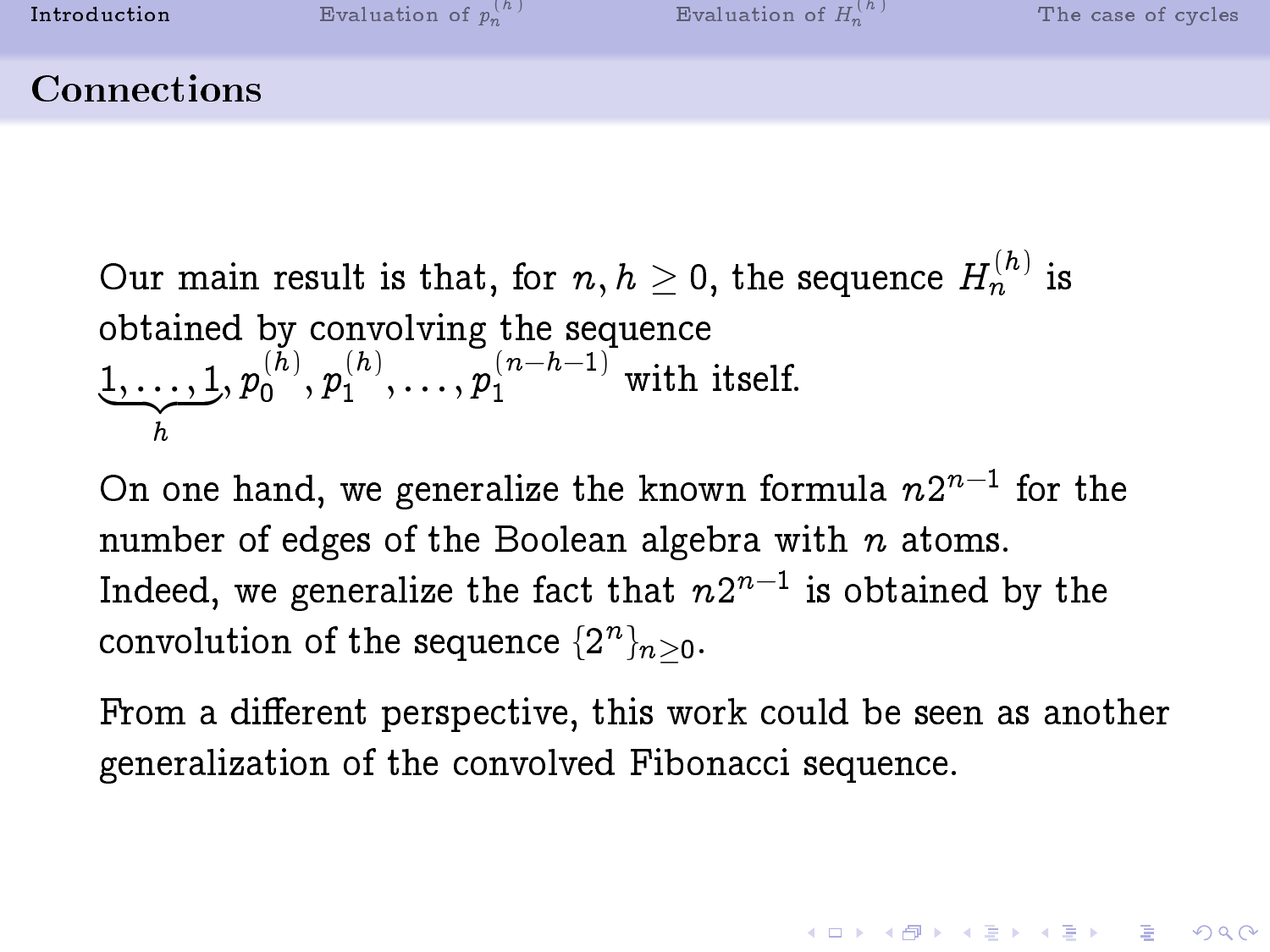[Introduction](#page-2-0) **Evaluation**  $\binom{h}{n}$  [Evaluation of](#page-20-0)  $H_n^{(h)}$ [The case of cycles](#page-36-0) Evaluation of  $p_{n,k}^{(h)}$  $n,k$ 

<span id="page-13-0"></span>For  $n,h,k\geq 0,$  we denote by  $p_{n.k}^{\left(h\right)}$  $\binom{n}{n,k}$  the number of independent *k*-subsets of  $\mathbf{P}_n^{(h)}$ . For convenience, we assume that  $p_{n,k}^{(h)} = p_{0,k}^{(h)}$  $\mathfrak{c}^{(n)}_{0,k}$ whenever  $n < 0$ .

**K ロ ▶ K 레 ▶ K 코 ▶ K 코 ▶ 『코』 ◆ 9 Q OK**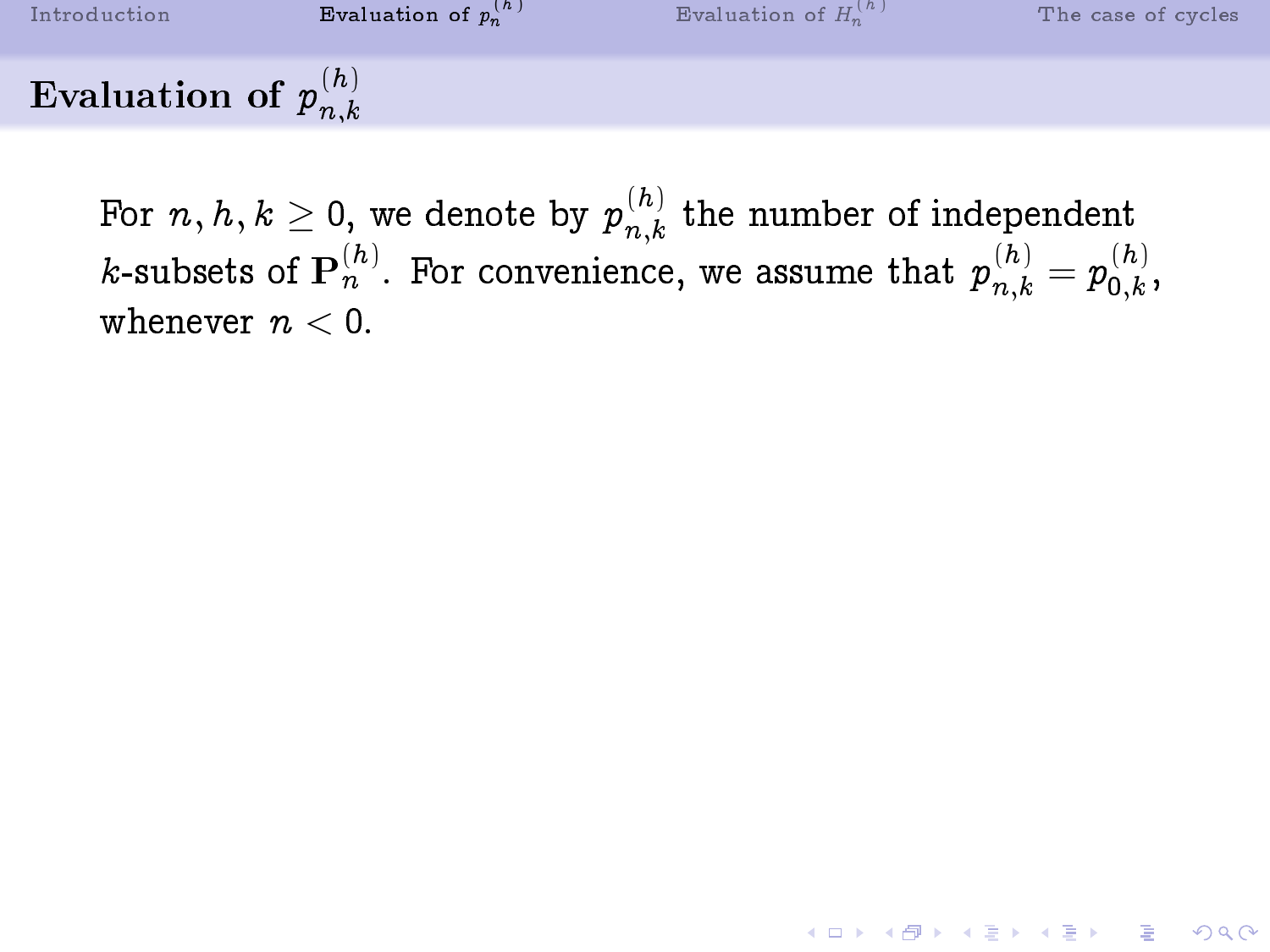Evaluation of  $p_{n,k}^{(h)}$  $n,k$ 

> For  $n,h,k\geq 0,$  we denote by  $p_{n.k}^{\left(h\right)}$  $\binom{n}{n,k}$  the number of independent *k*-subsets of  $\mathbf{P}_n^{(h)}$ . For convenience, we assume that  $p_{n,k}^{(h)} = p_{0,k}^{(h)}$  $\mathfrak{c}^{(n)}_{0,k}$ whenever  $n < 0$ .

## Lemma For  $n, h, k > 0$ ,  $p_{n,k}^{(h)}=\bigg(\begin{matrix} n-hk+h\ k\end{matrix}$ k  $\big).$

**KOR & KERKER ADA KON**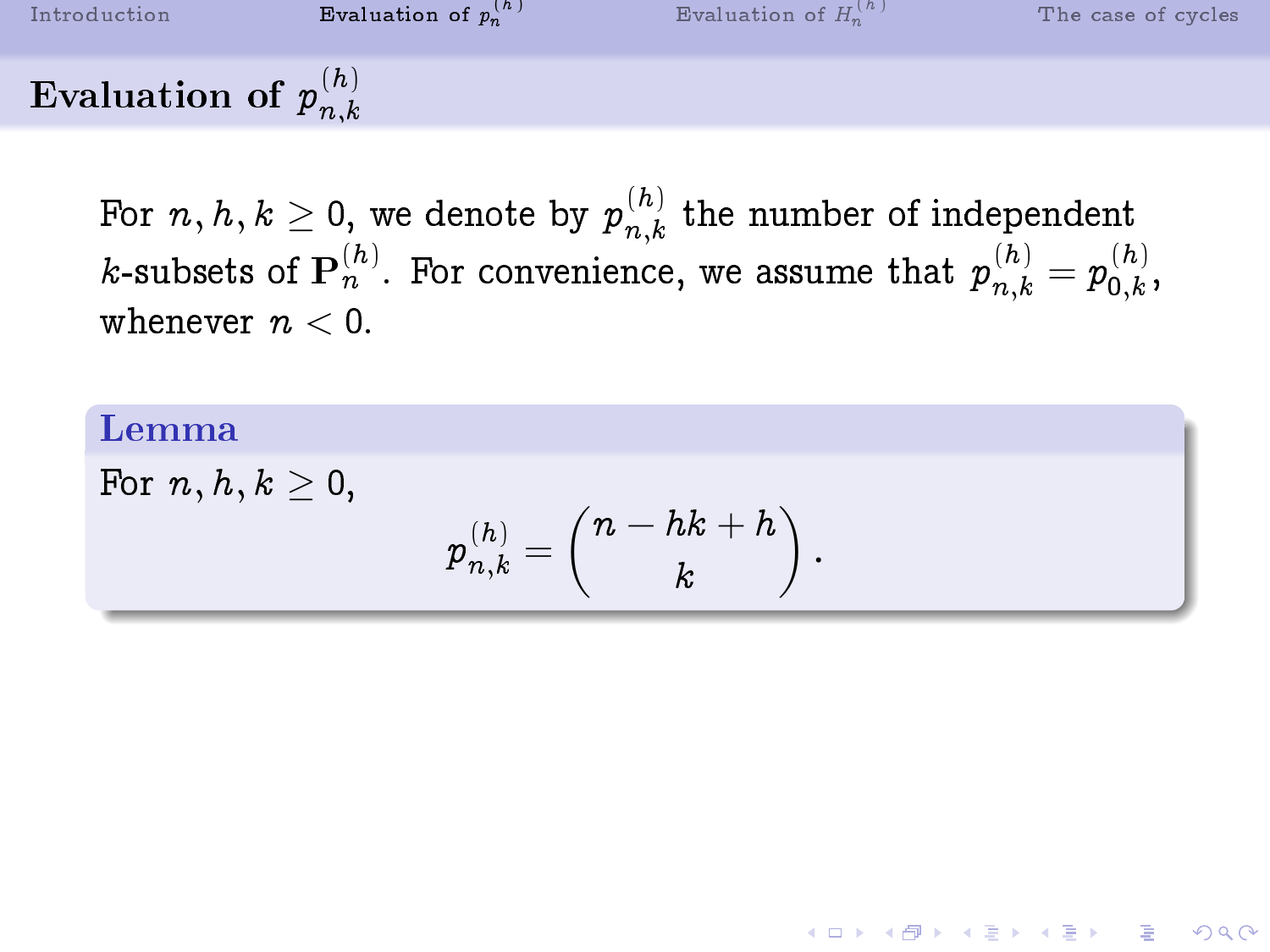Evaluation of  $p_{n,k}^{(h)}$  $n,k$ 

> For  $n,h,k\geq 0,$  we denote by  $p_{n.k}^{\left(h\right)}$  $\binom{n}{n,k}$  the number of independent *k*-subsets of  $\mathbf{P}_n^{(h)}$ . For convenience, we assume that  $p_{n,k}^{(h)} = p_{0,k}^{(h)}$  $\mathfrak{c}^{(n)}_{0,k}$ whenever  $n < 0$ .

#### Lemma

For  $n, h, k > 0$ ,

$$
p^{(h)}_{n,k}=\binom{n-hk+h}{k}\,.
$$

Sketch of the proof. Establish a bijection between independent  $k$ -subset of  $\mathbf{P}_n^{(h)}$  and  $k$ -subsets of a set with  $(n-hk+h)$  elements.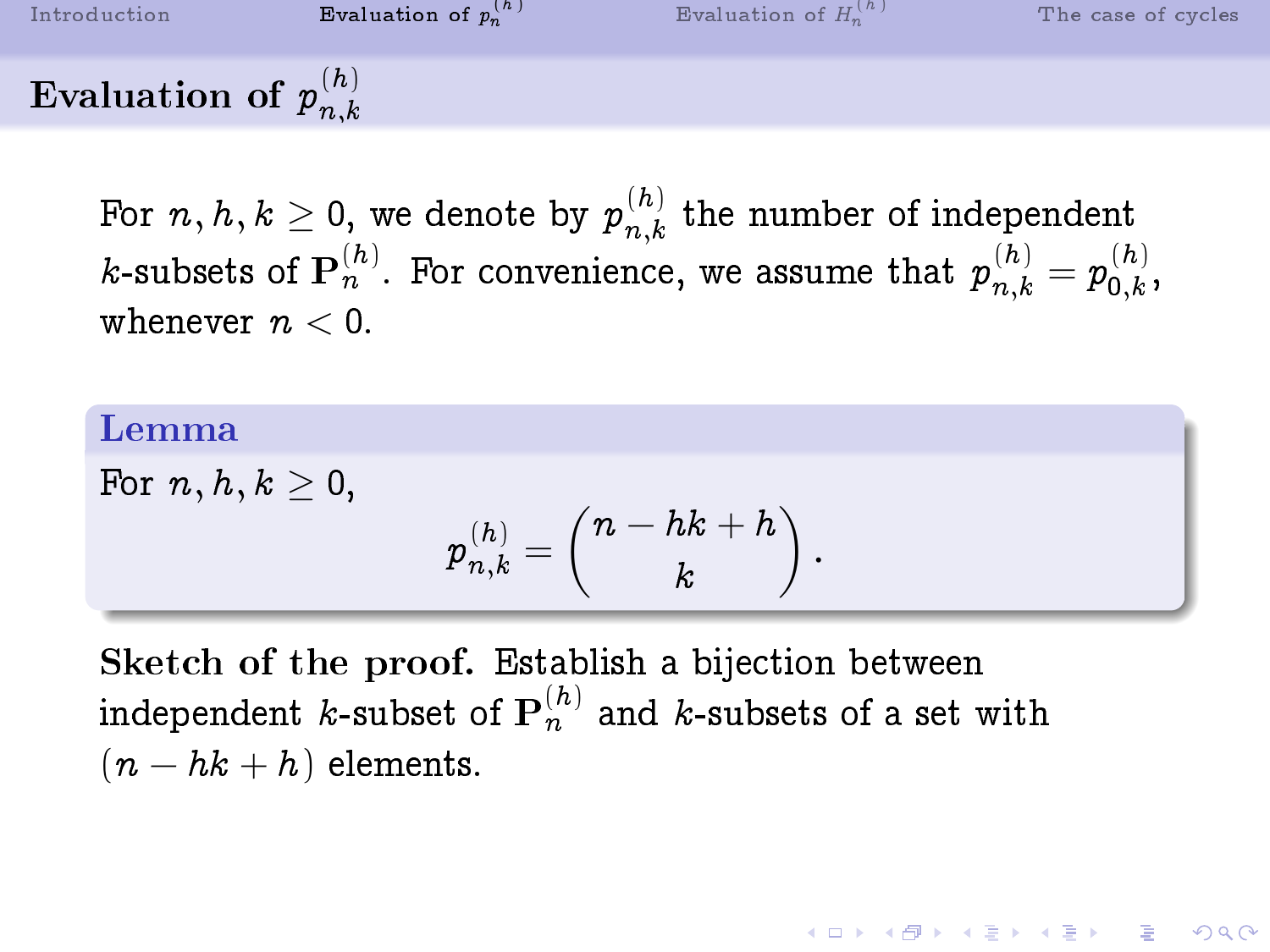[Introduction](#page-2-0) **[Evaluation of](#page-13-0)**  $p_n^{(h)}$  $\binom{h}{n}$  [Evaluation of](#page-20-0)  $H_n^{(h)}$ [The case of cycles](#page-36-0) Evaluation of  $p_{n,k}^{(h)}$ 

 $n,k$ For  $n,h,k\geq 0,$  we denote by  $p_{n.k}^{\left(h\right)}$  $\binom{n}{n,k}$  the number of independent

*k*-subsets of  $\mathbf{P}_n^{(h)}$ . For convenience, we assume that  $p_{n,k}^{(h)} = p_{0,k}^{(h)}$  $\mathfrak{c}^{(n)}_{0,k}$ whenever  $n < 0$ .

#### Lemma

For  $n, h, k > 0$ ,

$$
p^{(h)}_{n,k}=\binom{n-hk+h}{k}\,.
$$

Sketch of the proof. Establish a bijection between independent  $k$ -subset of  $\mathbf{P}_n^{(h)}$  and  $k$ -subsets of a set with  $(n-hk+h)$  elements.

The coefficients  $p_{n,k}^{(h)}$  $\mathcal{p}_{n,k}^{(h)}$  also enjoy the property:  $\boldsymbol{p}_{n,k}^{(h)} = \boldsymbol{p}_{n-k+1}^{(h-1)}$  $n-k+1, k$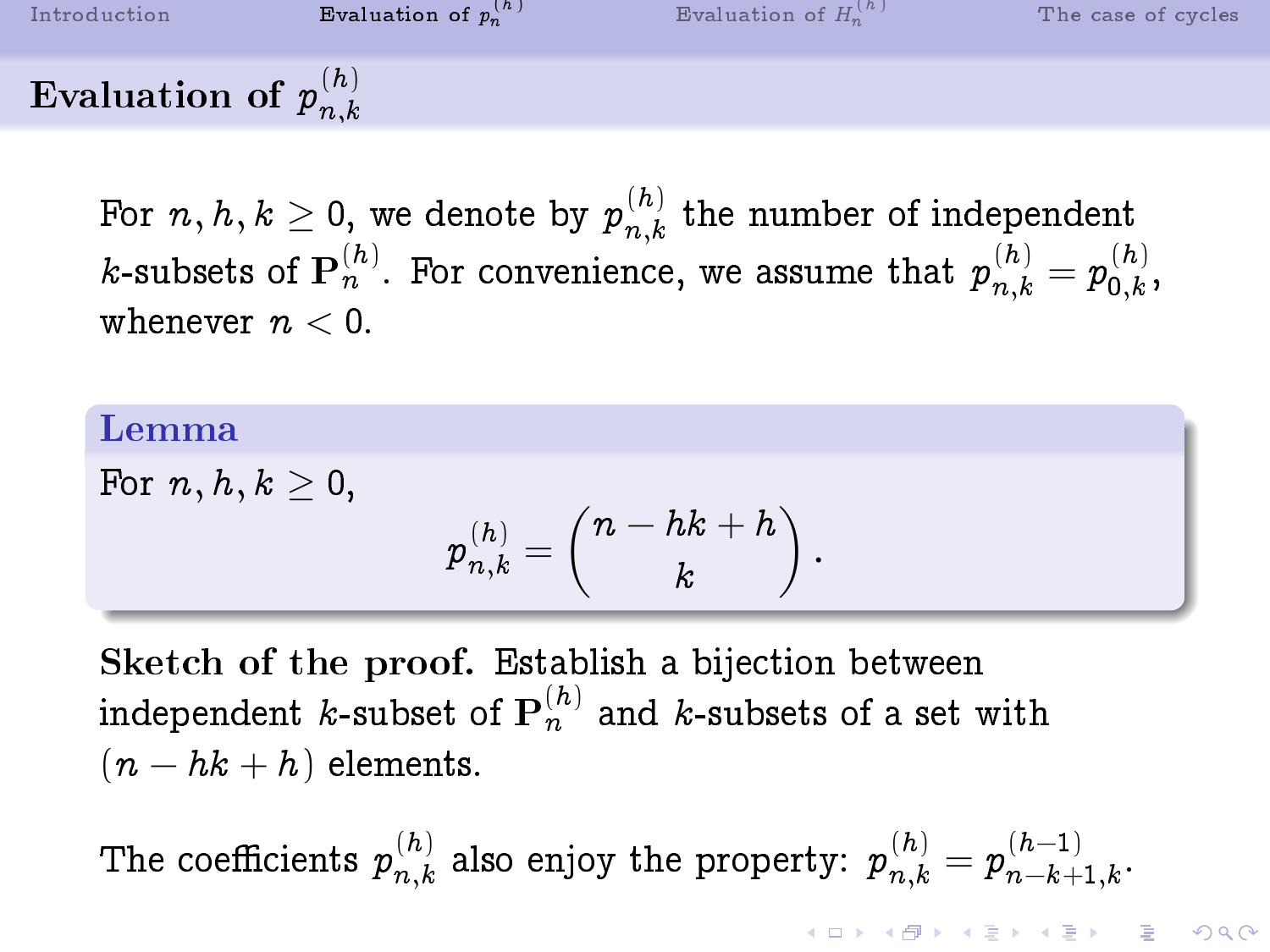[Introduction](#page-2-0) **Evaluation**  $\binom{h}{n}$  [Evaluation of](#page-20-0)  $H_n^{(h)}$ [The case of cycles](#page-36-0) Evaluation of  $p_n^{(h)}$ 

For  $n,h\geq 0,$  we denote by  $p_n^{(h)}$  the number of all independent subsets of  $\mathbf{P}_n^{(h)}$ . We have:

$$
p_n^{(h)} = \textstyle \sum_{k\geq 0} p_{n,k}^{(h)} = \sum_{k=0}^{\lceil n/(h+1)\rceil} p_{n,k}^{(h)}\,.
$$

**K ロ ▶ K 레 ▶ K 코 ▶ K 코 ▶ 『코』 ◆ 9 Q OK**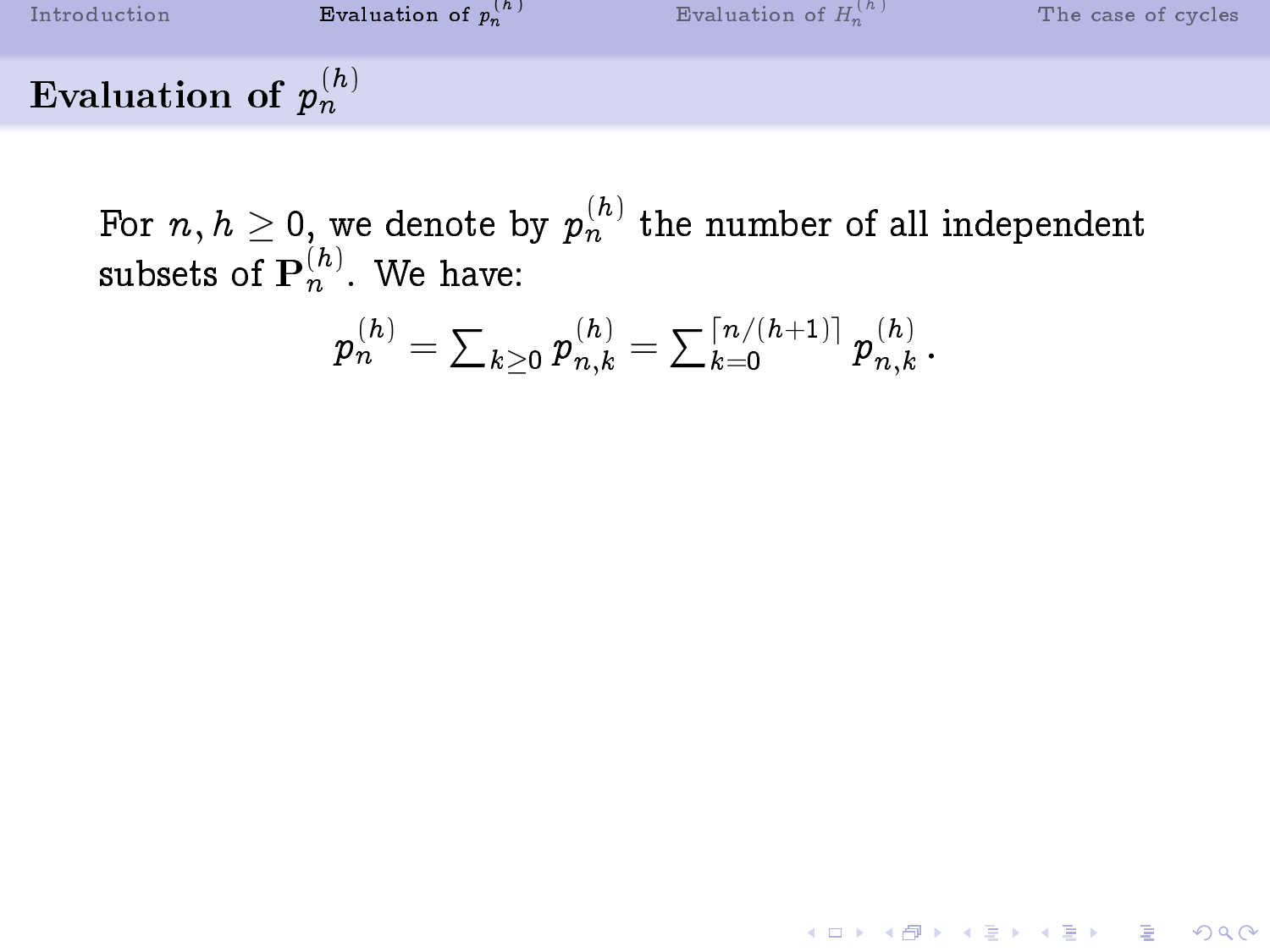[Introduction](#page-2-0) **[Evaluation of](#page-13-0)**  $p_n^{(h)}$  $\binom{h}{n}$  [Evaluation of](#page-20-0)  $H_n^{(h)}$ [The case of cycles](#page-36-0) Evaluation of  $p_n^{(h)}$ 

For  $n,h\geq 0,$  we denote by  $p_n^{(h)}$  the number of all independent subsets of  $\mathbf{P}_n^{(h)}$ . We have:

$$
p_n^{(h)} = \textstyle \sum_{k\geq 0} p_{n,k}^{(h)} = \sum_{k=0}^{\lceil n/(h+1)\rceil} p_{n,k}^{(h)}\,.
$$

## Lemma

For  $n, h \geq 0$ ,

$$
p_n^{(h)}=\begin{cases}n+1 & \text{if}\hspace{0.2cm} n\leq h+1\,,\\ p_{n-1}^{(h)}+p_{n-h-1}^{(h)} & \text{if}\hspace{0.2cm} n>h+1\,.\end{cases}
$$

K ロ ▶ K 個 ▶ K 할 ▶ K 할 ▶ 이 할 → 900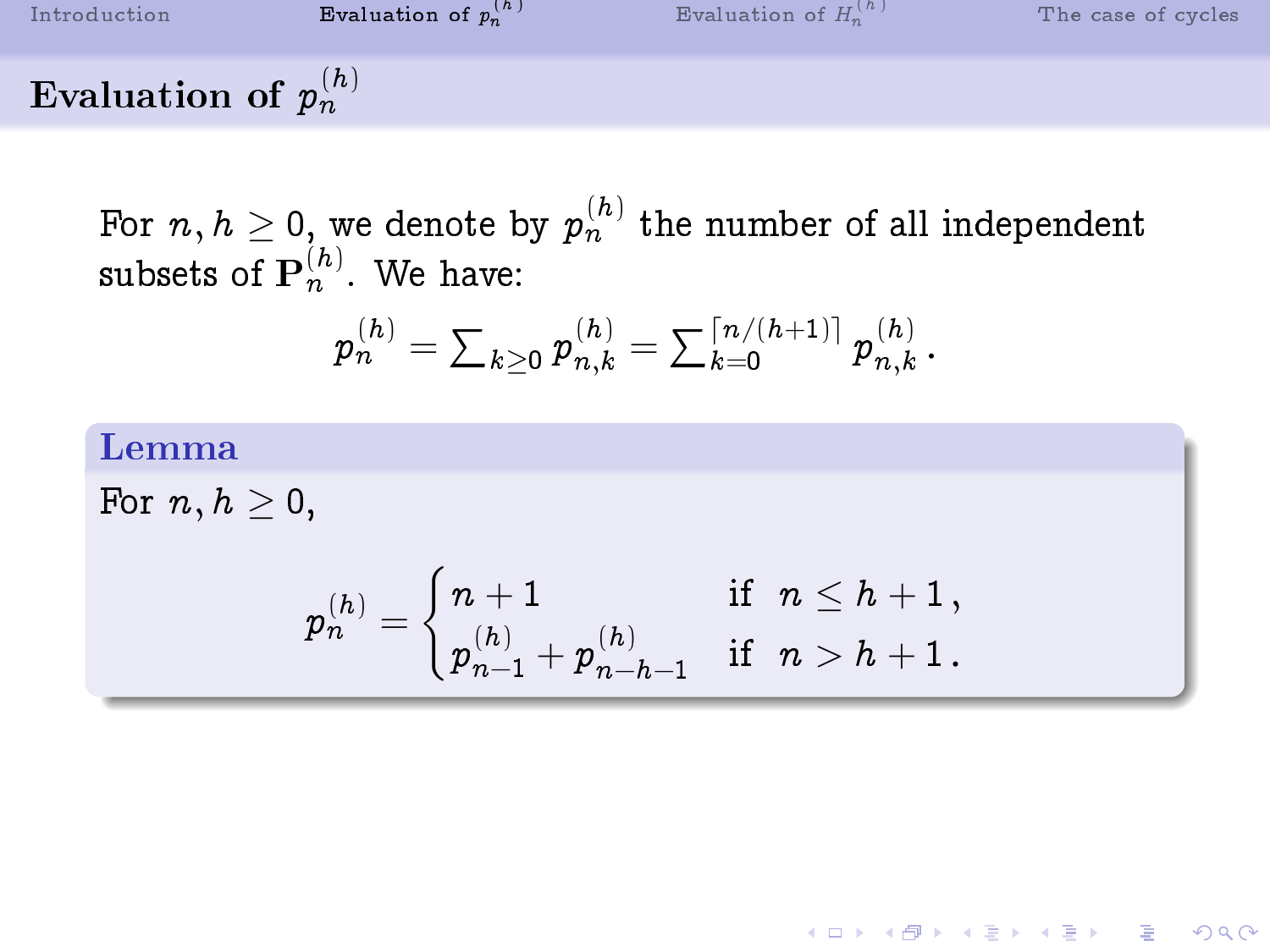[Introduction](#page-2-0) **[Evaluation of](#page-13-0)**  $p_n^{(h)}$  $\binom{h}{n}$  [Evaluation of](#page-20-0)  $H_n^{(h)}$ [The case of cycles](#page-36-0) Evaluation of  $p_n^{(h)}$ 

For  $n,h\geq 0,$  we denote by  $p_n^{(h)}$  the number of all independent subsets of  $\mathbf{P}_n^{(h)}$ . We have:

$$
p_n^{(h)} = \textstyle \sum_{k\geq 0} p_{n,k}^{(h)} = \sum_{k=0}^{\lceil n/(h+1)\rceil} p_{n,k}^{(h)}\,.
$$

#### Lemma

For  $n, h \geq 0$ ,

$$
p_n^{(h)}=\begin{cases}n+1 & \text{if}\hspace{0.2cm} n\leq h+1\,,\\ p_{n-1}^{(h)}+p_{n-h-1}^{(h)} & \text{if}\hspace{0.2cm} n>h+1\,.\end{cases}
$$

Sketch of the proof. Let  $\mathcal I$  be the set of all independent subsets of  $\mathbf{P}_n^{(h)},$  let  $\mathcal{I}_{in}$  be the set of the independent subsets of  $\mathbf{P}_n^{(h)}$  that contain  $v_n,$  and let  ${\mathcal I}_{out} = {\mathcal I} \setminus {\mathcal I}_{in}.$   $\ldots$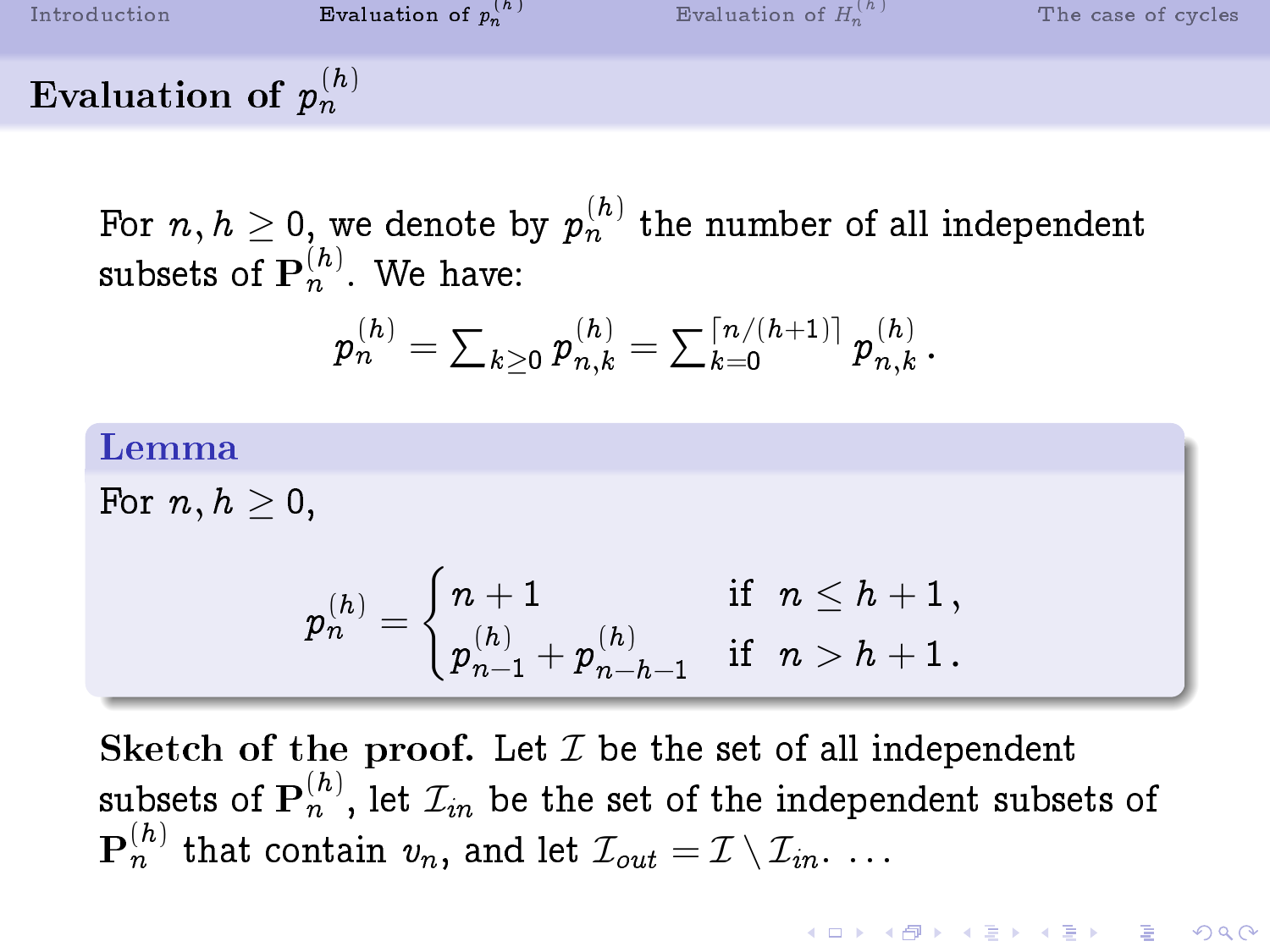#### The poset of independent subsets of power of paths

<span id="page-20-0"></span>Let  $\mathbf{H}_n^{(h)}$  be the Hasse diagram of the poset of independent subsets of  $\mathbf{P}_n^{(h)}$  ordered by inclusion, and  $H_n^{(h)}$  the number of the edges of the diagram.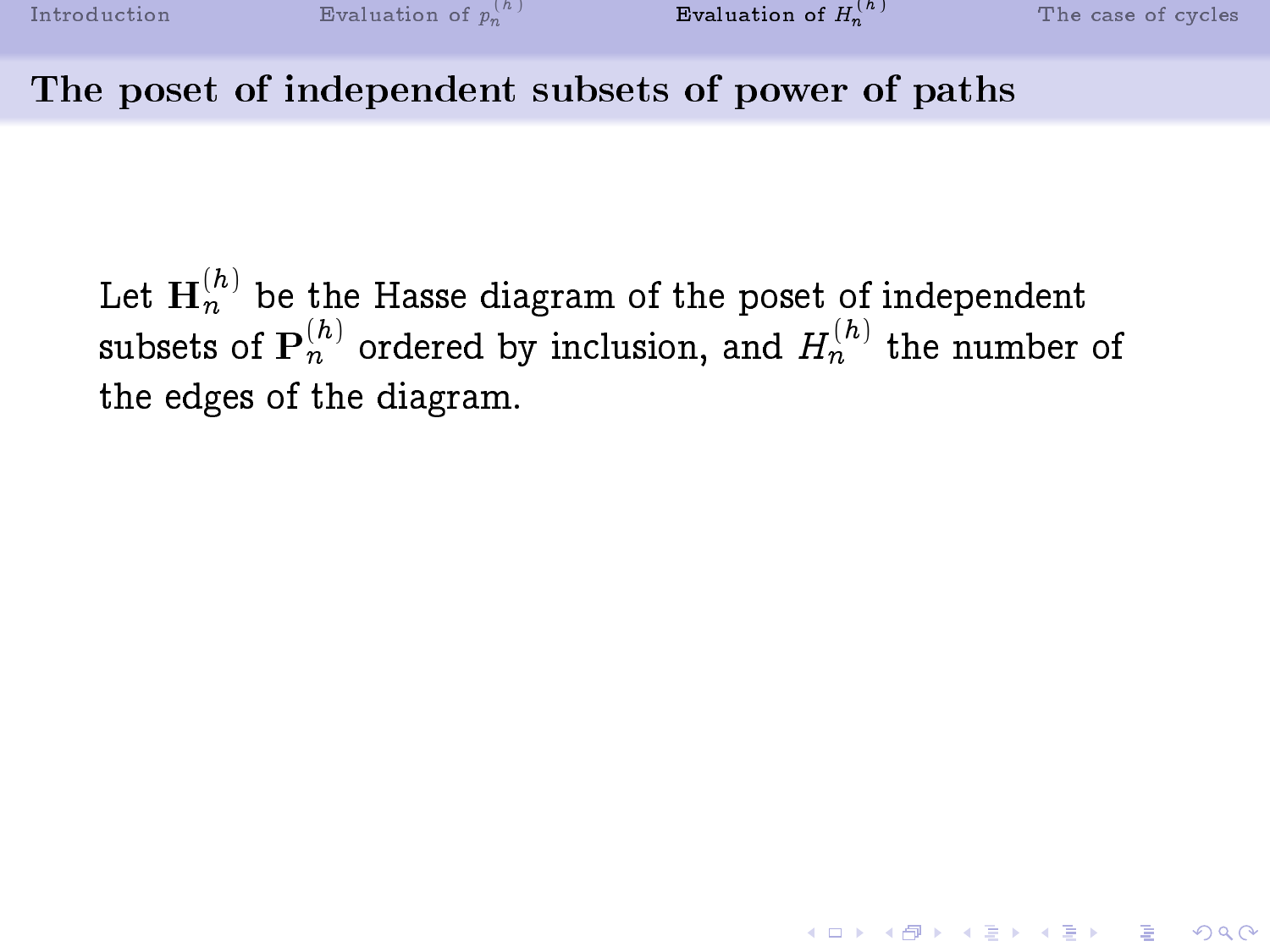#### The poset of independent subsets of power of paths

Let  $\mathbf{H}_n^{(h)}$  be the Hasse diagram of the poset of independent subsets of  $\mathbf{P}_n^{(h)}$  ordered by inclusion, and  $H_n^{(h)}$  the number of the edges of the diagram.

Noting that in  $\mathbf{H}_n^{(h)}$  each non-empty independent  $k$ -subset covers exactly k independent  $(k-1)$ -subsets, we can write

$$
H_n^{(h)} = \sum_{k=0}^{\lceil n/(h+1) \rceil} k p_{n,k}^{(h)} = \sum_{k=0}^{\lceil n/(h+1) \rceil} k \binom{n-hk+h}{k} \ .
$$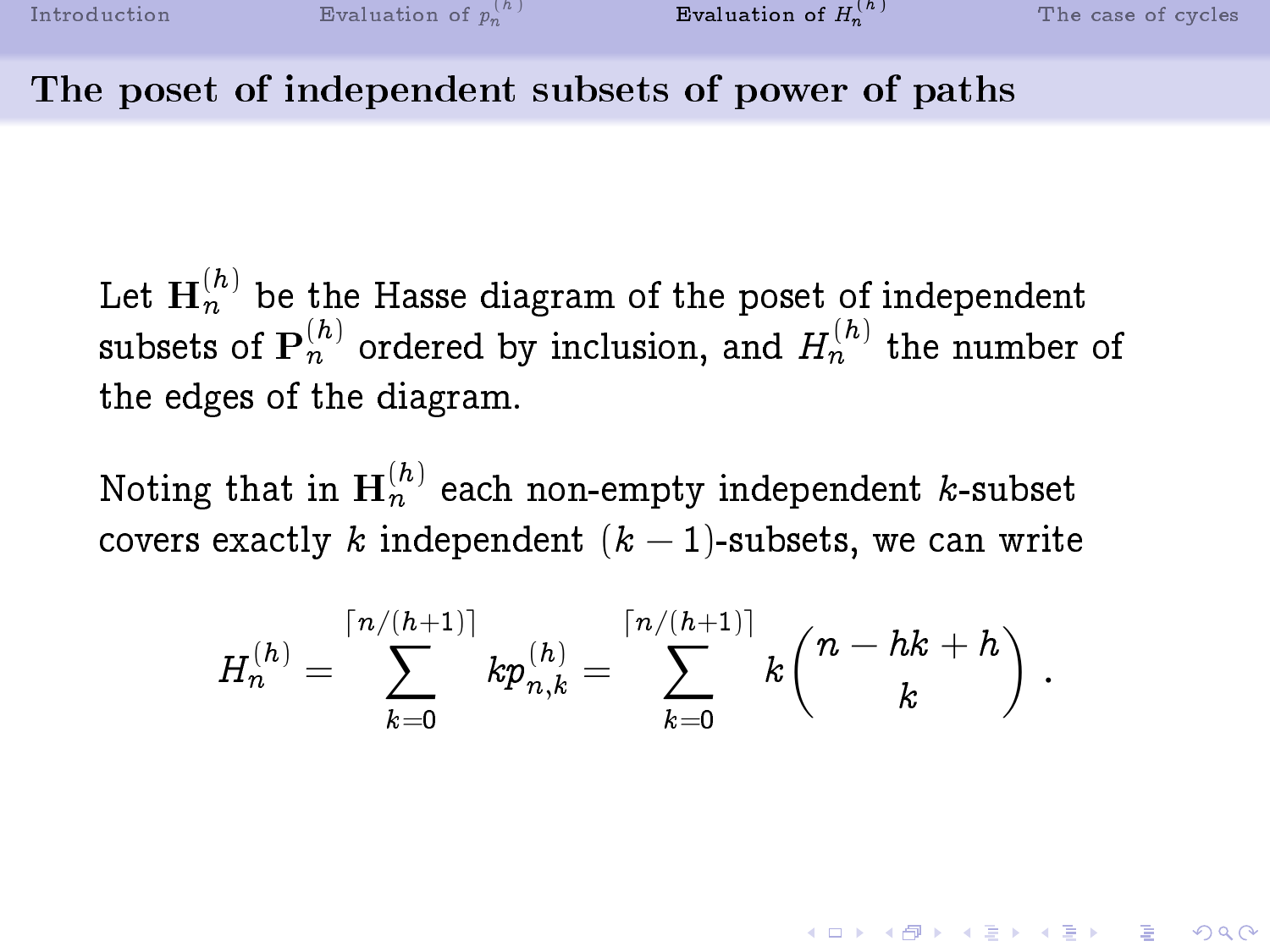K ロ ▶ K 個 ▶ K 할 ▶ K 할 ▶ 이 할 → 900

#### The h-Fibonacci sequence

#### h-Fibonacci sequence

For  $h\geq 0,$  we define the  $h$ -Fibonacci sequence  $\mathcal{F}^{(h)}=\{F^{(h)}_n\}_{n\geq 1}$ whose elements are

$$
F_n^{(h)}=\begin{cases} 1 & \text{ if } \ 1\leq n \leq h+1\,,\\ F_{n-1}^{(h)}+F_{n-h-1}^{(h)} & \text{ if } \ n>h+1. \end{cases}
$$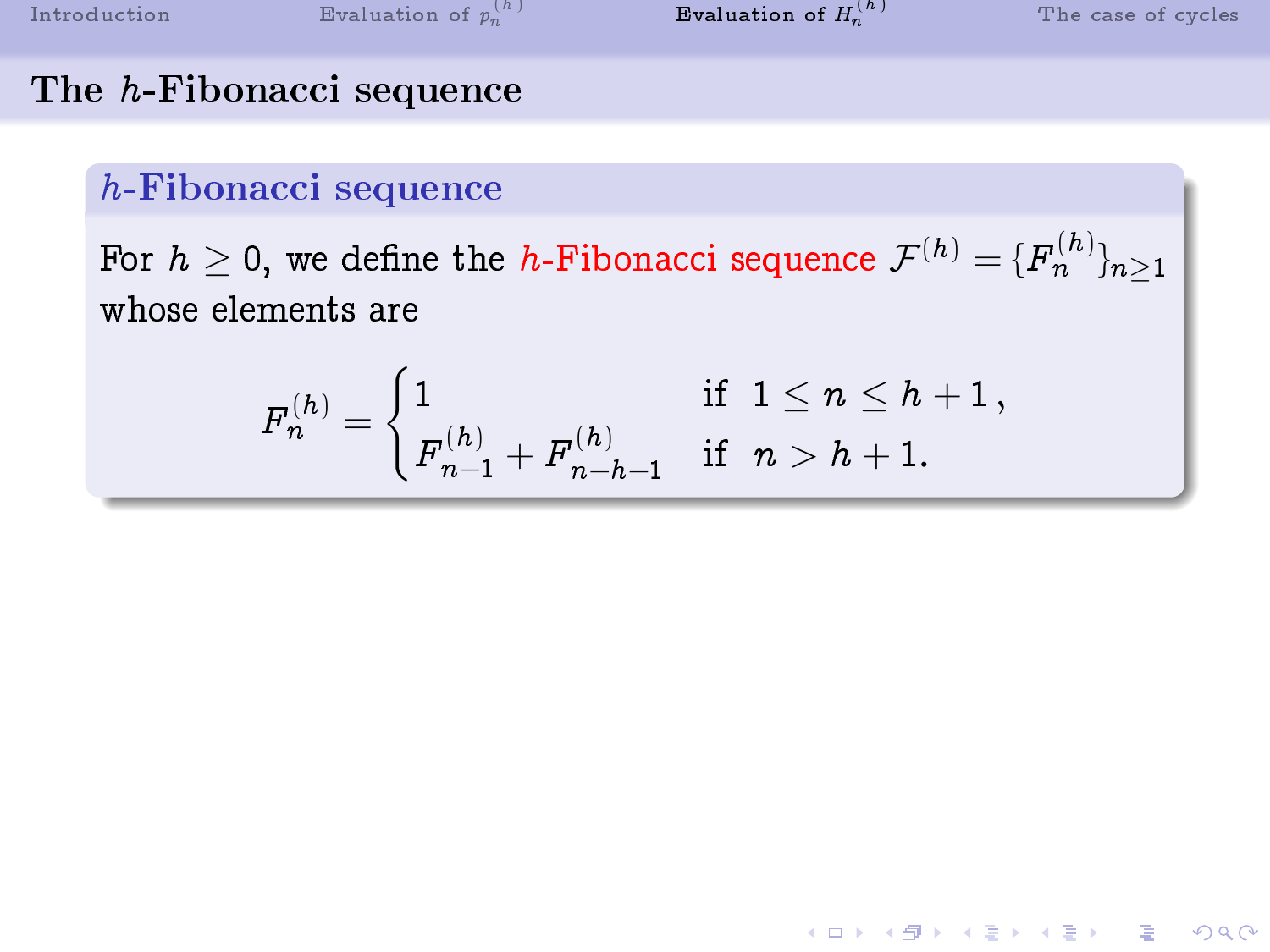**KOD START KED KEN EL VAN** 

#### The h-Fibonacci sequence

#### h-Fibonacci sequence

For  $h\geq 0,$  we define the  $h$ -Fibonacci sequence  $\mathcal{F}^{(h)}=\{F^{(h)}_n\}_{n\geq 1}$ whose elements are

$$
F_n^{(h)}=\begin{cases} 1 & \text{ if } \ 1\leq n \leq h+1\,,\\ F_{n-1}^{(h)}+F_{n-h-1}^{(h)} & \text{ if } \ n>h+1. \end{cases}
$$

Assuming  $p_j^{(h)}=1$  for  $j < 0,$  we have that, for  $i \geq 1,$  ${F}^{(h)}_i = {p}^{(h)}_{i-l}$  $i-h-1$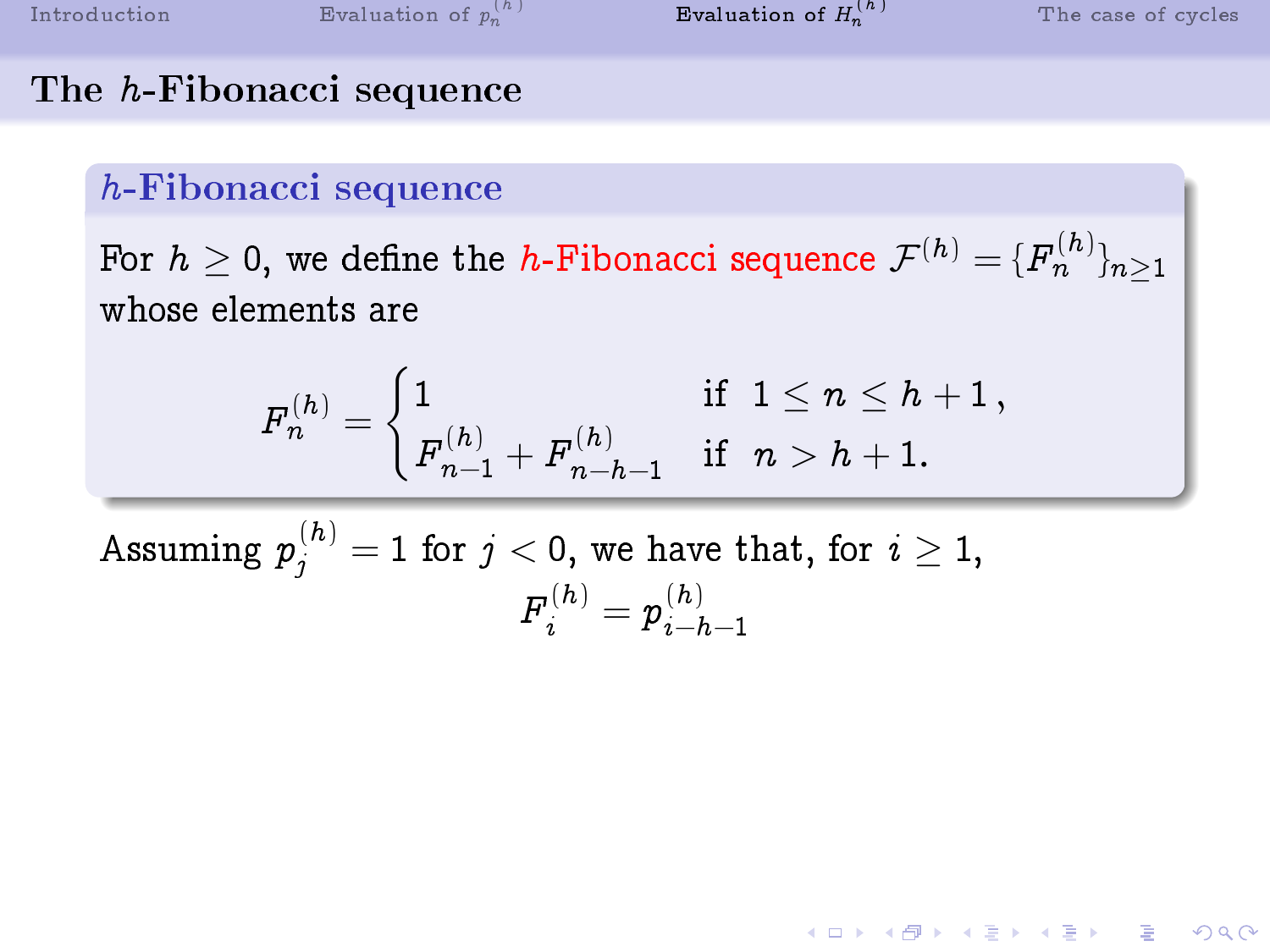K ロ ▶ K 個 ▶ K 할 ▶ K 할 ▶ 이 할 → 900

## The h-Fibonacci sequence

#### h-Fibonacci sequence

For  $h\geq 0,$  we define the  $h$ -Fibonacci sequence  $\mathcal{F}^{(h)}=\{F^{(h)}_n\}_{n\geq 1}$ whose elements are

$$
F_n^{(h)}=\begin{cases} 1 & \text{ if } \ 1\leq n \leq h+1\,,\\ F_{n-1}^{(h)}+F_{n-h-1}^{(h)} & \text{ if } \ n>h+1. \end{cases}
$$

Assuming 
$$
p_j^{(h)}=1
$$
 for  $j<0,$  we have that, for  $i\geq 1,$   $F_i^{(h)}=p_{i-h-1}^{(h)}$ 

We observe that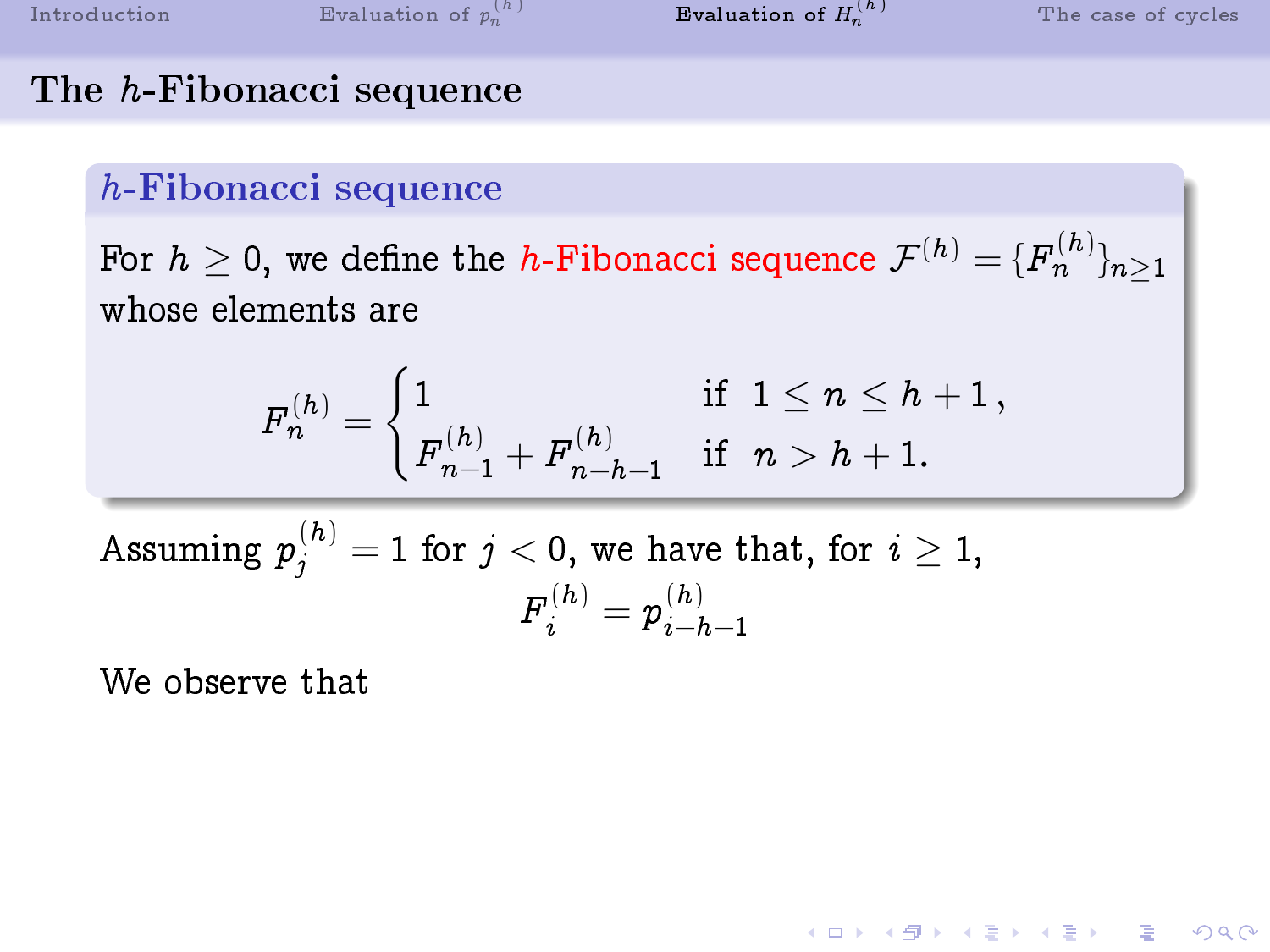**KOR & KERKER ADA KON** 

#### The h-Fibonacci sequence

#### h-Fibonacci sequence

For  $h\geq 0,$  we define the  $h$ -Fibonacci sequence  $\mathcal{F}^{(h)}=\{F^{(h)}_n\}_{n\geq 1}$ whose elements are

$$
F_n^{(h)}=\begin{cases} 1 & \text{ if } \ 1\leq n \leq h+1\,,\\ F_{n-1}^{(h)}+F_{n-h-1}^{(h)} & \text{ if } \ n>h+1. \end{cases}
$$

Assuming  $p_j^{(h)}=1$  for  $j < 0,$  we have that, for  $i \geq 1,$  ${F}^{(h)}_i = {p}^{(h)}_{i-l}$  $i-h-1$ 

We observe that

$$
\bullet\ \mathcal{F}^{(0)}=1,2,4,\ldots,2^n,\ldots;
$$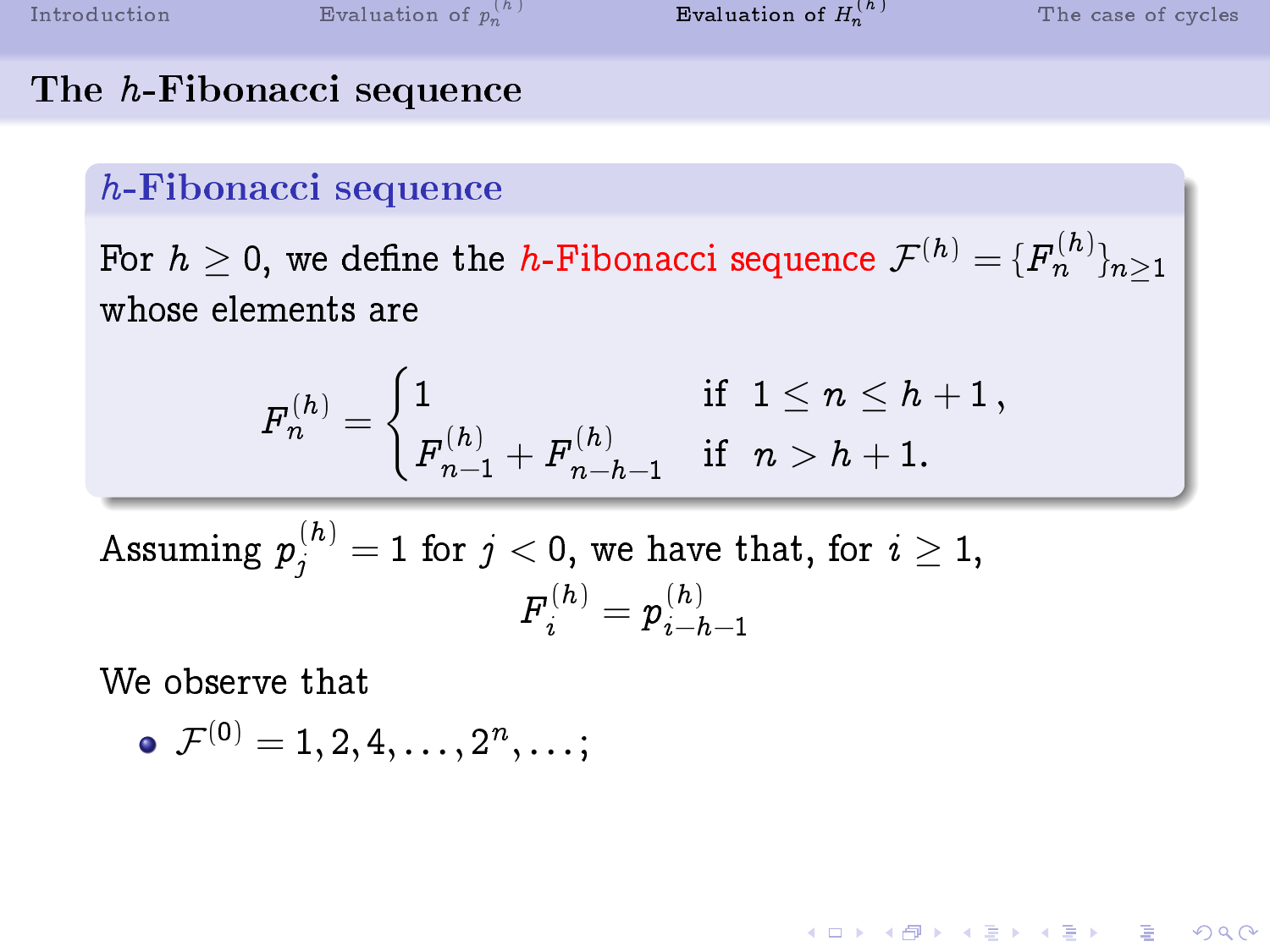**KOR & KERKER ADA KON** 

#### The h-Fibonacci sequence

#### h-Fibonacci sequence

For  $h\geq 0,$  we define the  $h$ -Fibonacci sequence  $\mathcal{F}^{(h)}=\{F^{(h)}_n\}_{n\geq 1}$ whose elements are

$$
F_n^{(h)}=\begin{cases} 1 & \text{ if } \ 1\leq n \leq h+1\,,\\ F_{n-1}^{(h)}+F_{n-h-1}^{(h)} & \text{ if } \ n>h+1. \end{cases}
$$

Assuming  $p_j^{(h)}=1$  for  $j < 0,$  we have that, for  $i \geq 1,$  ${F}^{(h)}_i = {p}^{(h)}_{i-l}$  $i-h-1$ 

We observe that

\n- $$
\mathcal{F}^{(0)} = 1, 2, 4, \ldots, 2^n, \ldots;
$$
\n- $\mathcal{F}^{(1)}$  is the Fibonacci sequence;
\n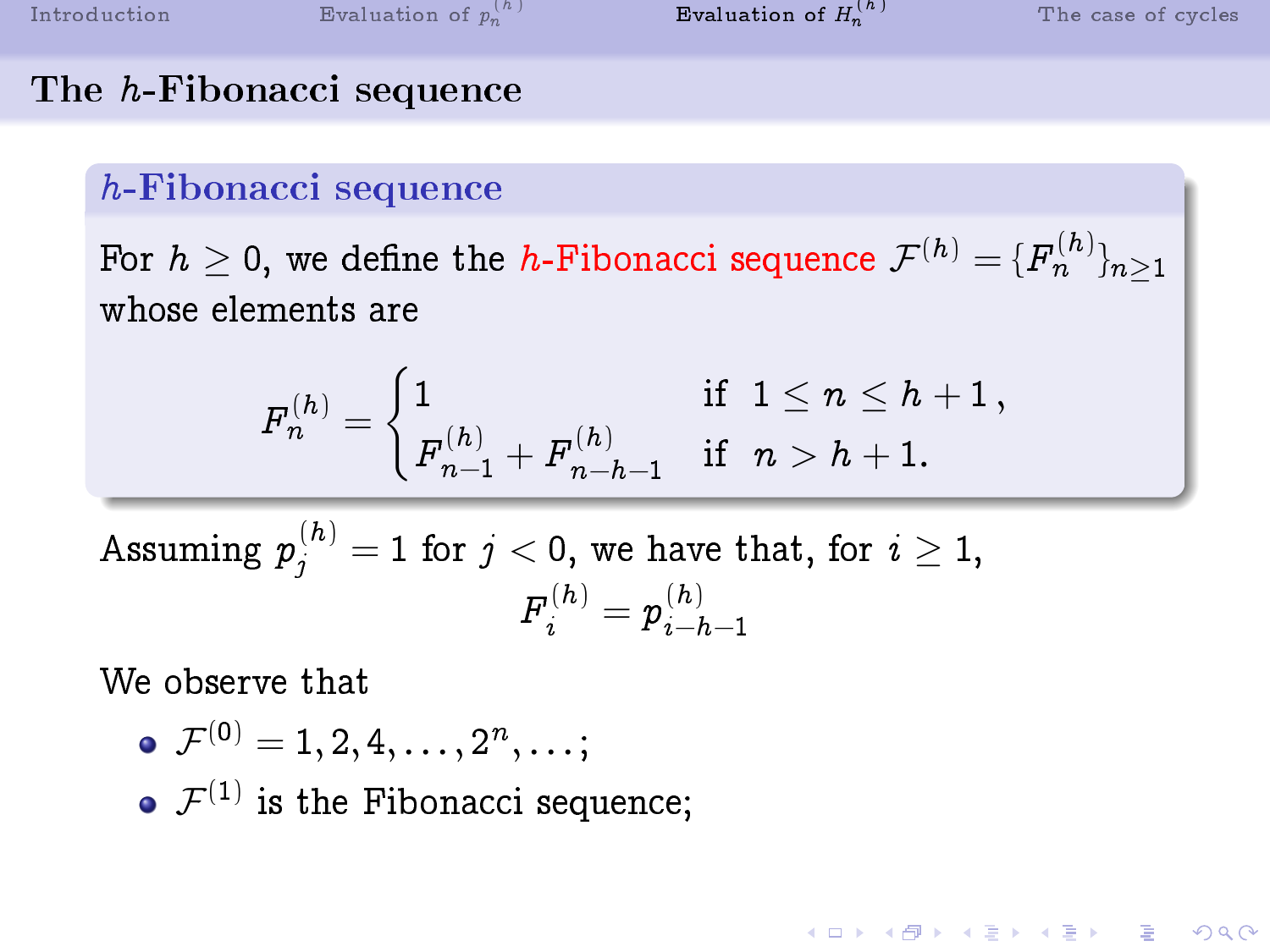#### The h-Fibonacci sequence

#### h-Fibonacci sequence

For  $h\geq 0,$  we define the  $h$ -Fibonacci sequence  $\mathcal{F}^{(h)}=\{F^{(h)}_n\}_{n\geq 1}$ whose elements are

$$
F_n^{(h)}=\begin{cases} 1 & \text{ if } \ 1\leq n \leq h+1\,,\\ F_{n-1}^{(h)}+F_{n-h-1}^{(h)} & \text{ if } \ n>h+1. \end{cases}
$$

Assuming  $p_j^{(h)}=1$  for  $j < 0,$  we have that, for  $i \geq 1,$  ${F}^{(h)}_i = {p}^{(h)}_{i-l}$  $i-h-1$ 

We observe that

$$
\bullet\ \mathcal{F}^{(0)}=1,2,4,\ldots,2^{n},\ldots;
$$

 $\mathcal{F}^{(1)}$  is the Fibonacci sequence;

more generally,  $\mathcal{F}^{(h)} = \underbrace{1, \ldots, 1}_{h}, p_0^{(h)}$  $\stackrel{(h)}{_{0}},\stackrel{(h)}{p_{1}^{(h)}}$  $\binom{(h)}{1},p_2^{(h)}$  $\binom{n}{2}$ ,  $\cdots$ 

h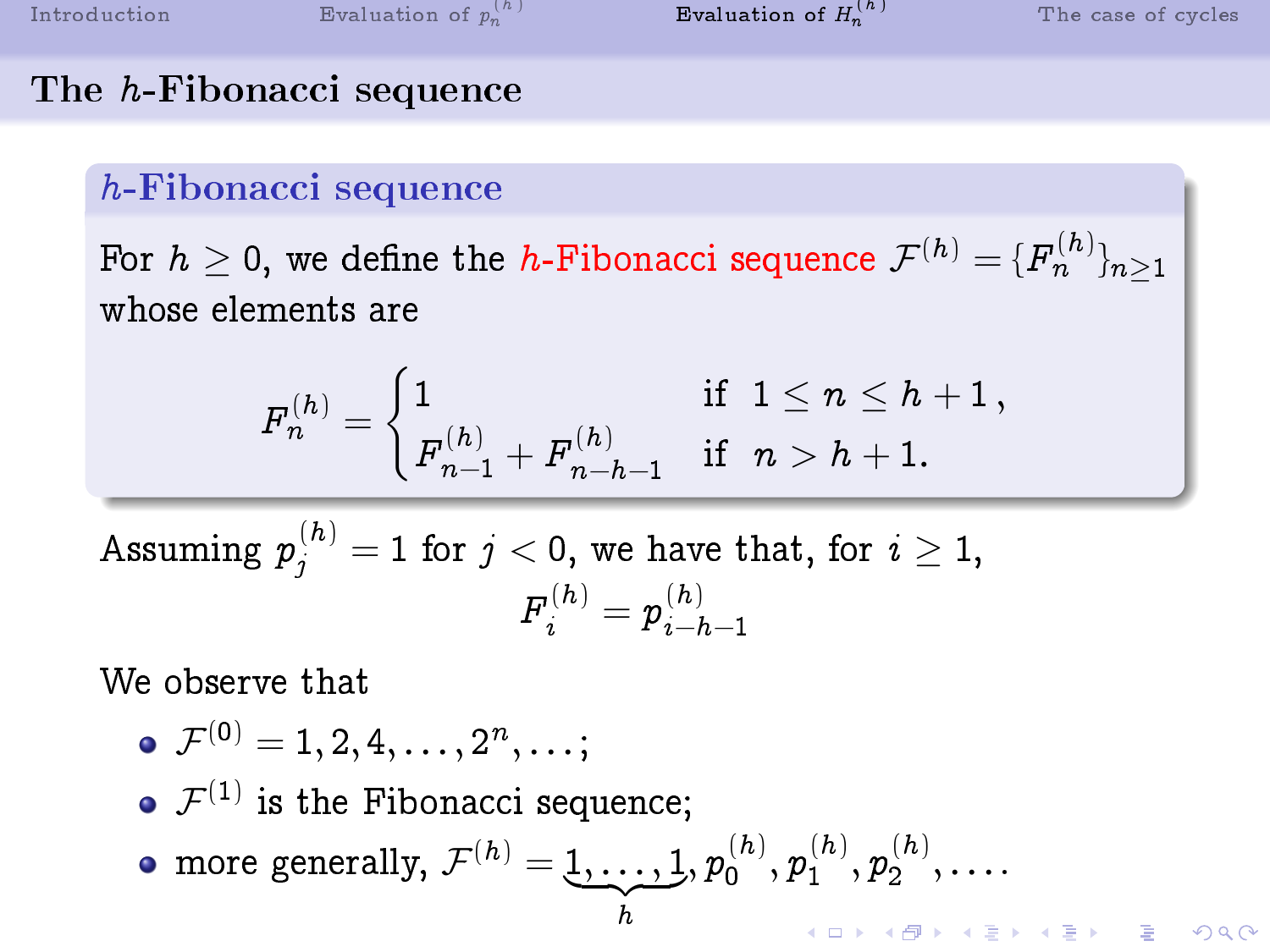

We use of the discrete convolution operation ∗, as follows.

$$
\left(\mathcal{F}^{(h)}\ast\mathcal{F}^{(h)}\right)(n)\doteq\sum_{i=1}^n\mathit{F}_i^{(h)}\cdot\mathit{F}_{n-i+1}^{(h)}
$$

K ロ ▶ K 御 ▶ K 할 ▶ K 할 ▶ 이 할 → 9 Q Q ·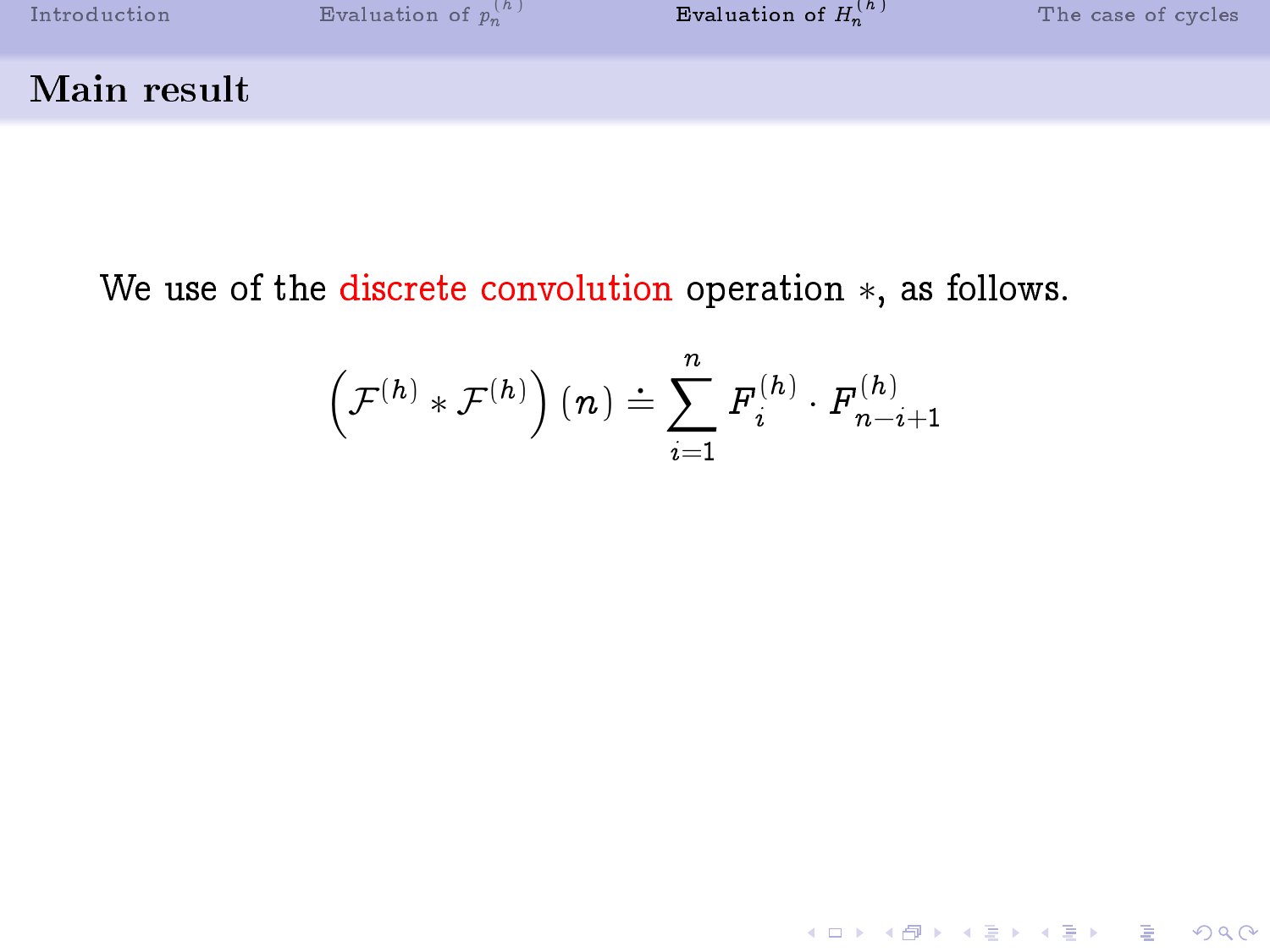

We use of the discrete convolution operation ∗, as follows.

$$
\left(\mathcal{F}^{(h)}\ast\mathcal{F}^{(h)}\right)(n)\doteq\sum_{i=1}^n\mathit{F}_i^{(h)}\cdot\mathit{F}_{n-i+1}^{(h)}
$$

#### Main result

For  $n, h > 0$ , the following holds.

$$
H_n^{(h)} = \left(\mathcal{F}^{(h)} \ast \mathcal{F}^{(h)}\right)(n) \,.
$$

K ロ ▶ K 個 ▶ K 할 ▶ K 할 ▶ 이 할 → 900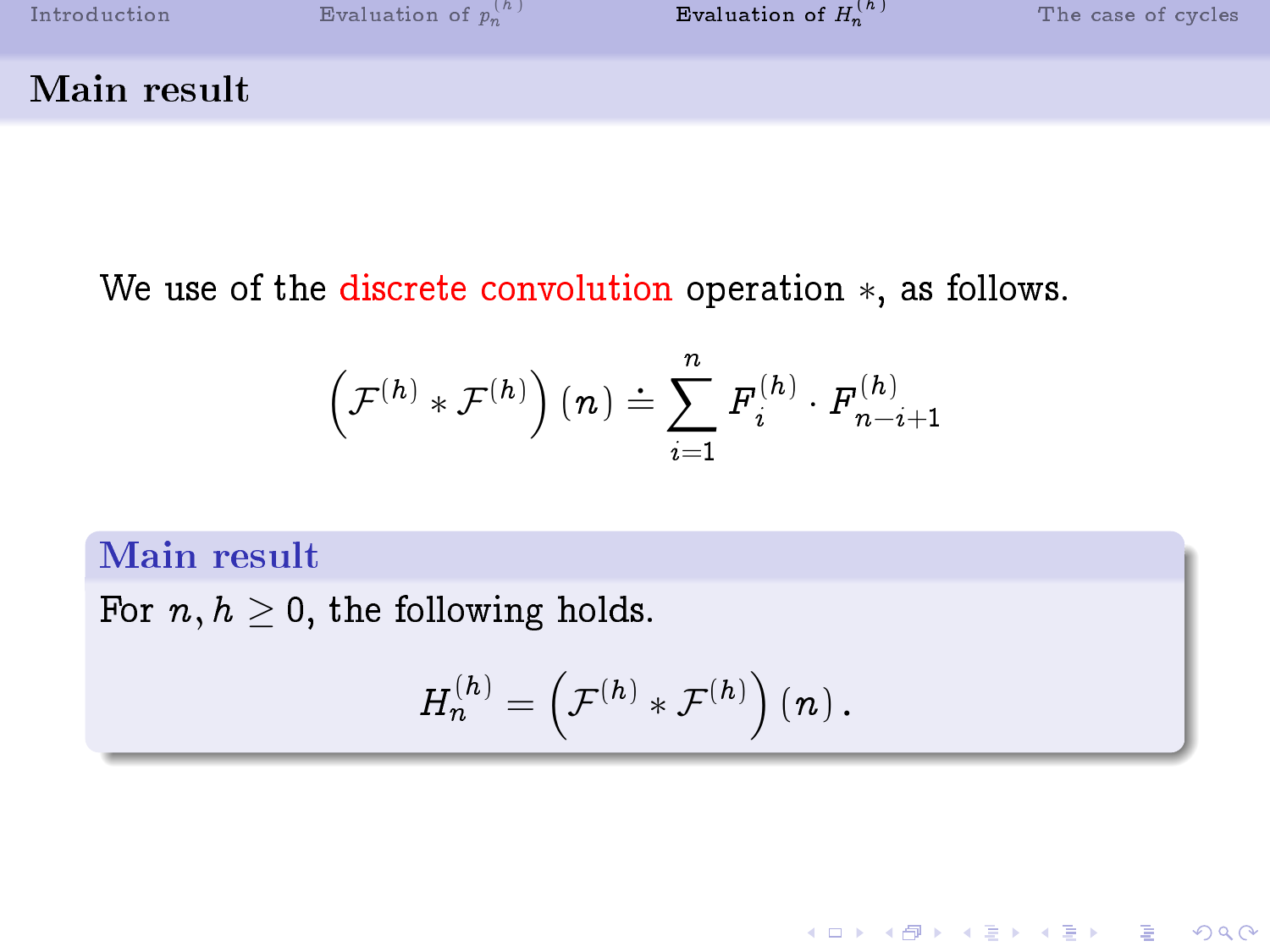#### Proof of main result  $-1$

Let  $T_{k,i}^{(n,h)}$  $\mathbf{h}_{k,i}^{(n,h)}$  be the number of independent  $k$ -subsets of  $\mathbf{P}_n^{(h)}$ containing the vertex  $v_i$ .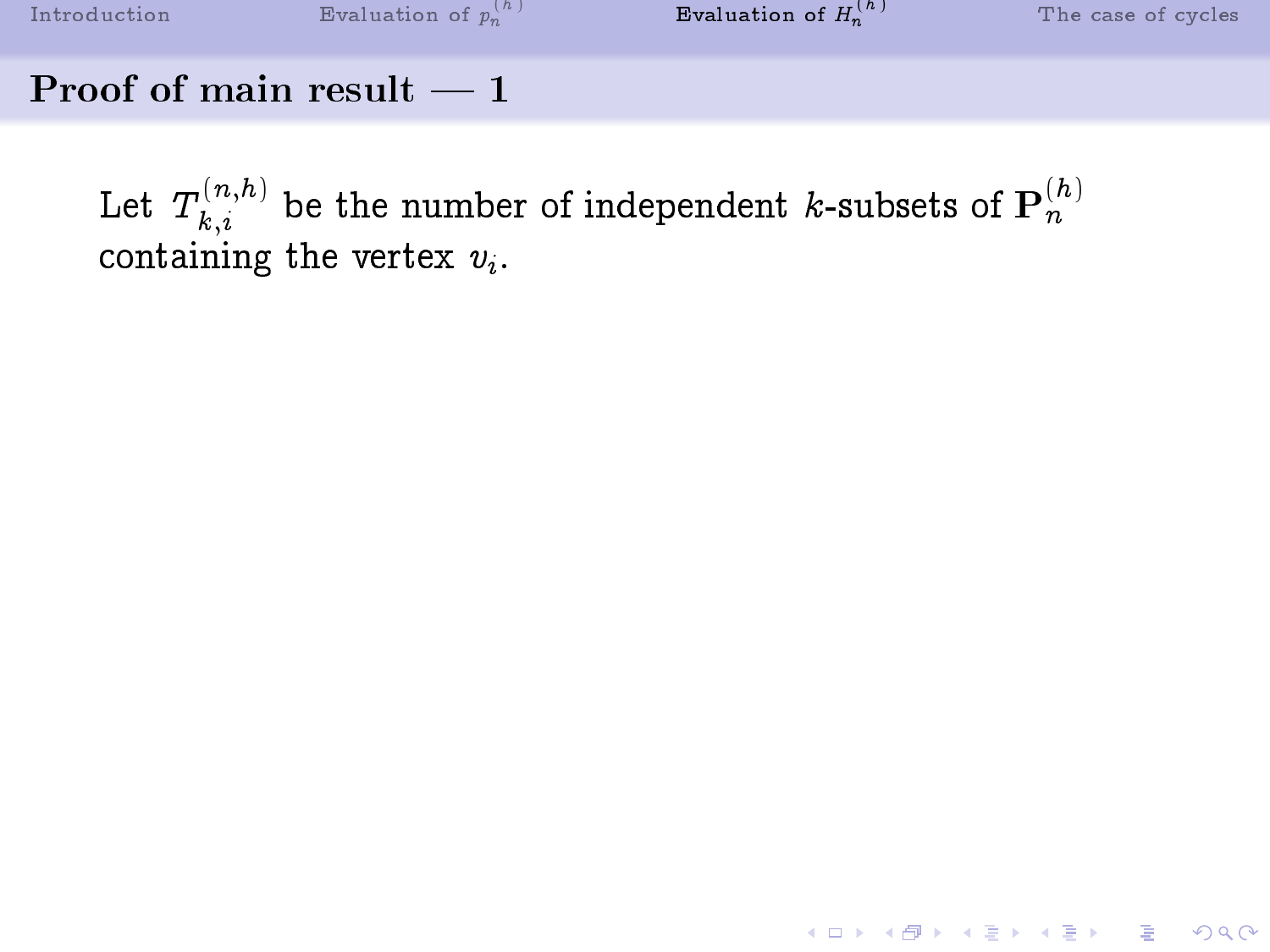K ロ ▶ K 個 ▶ K 할 ▶ K 할 ▶ 이 할 → 900

## Proof of main result  $-1$

Let  $T_{k,i}^{(n,h)}$  $\mathbf{h}_{k,i}^{(n,h)}$  be the number of independent  $k$ -subsets of  $\mathbf{P}_n^{(h)}$ containing the vertex  $v_i$ .

### Lemma

For  $n, h, k \geq 0$ , and  $1 \leq i \leq n$ ,

$$
T_{k,i}^{(n,h)} = \sum_{0 \leq r+s = k-1} \, p_{i-h-1,r}^{(h)} \cdot p_{n-i-h,s}^{(h)} \, .
$$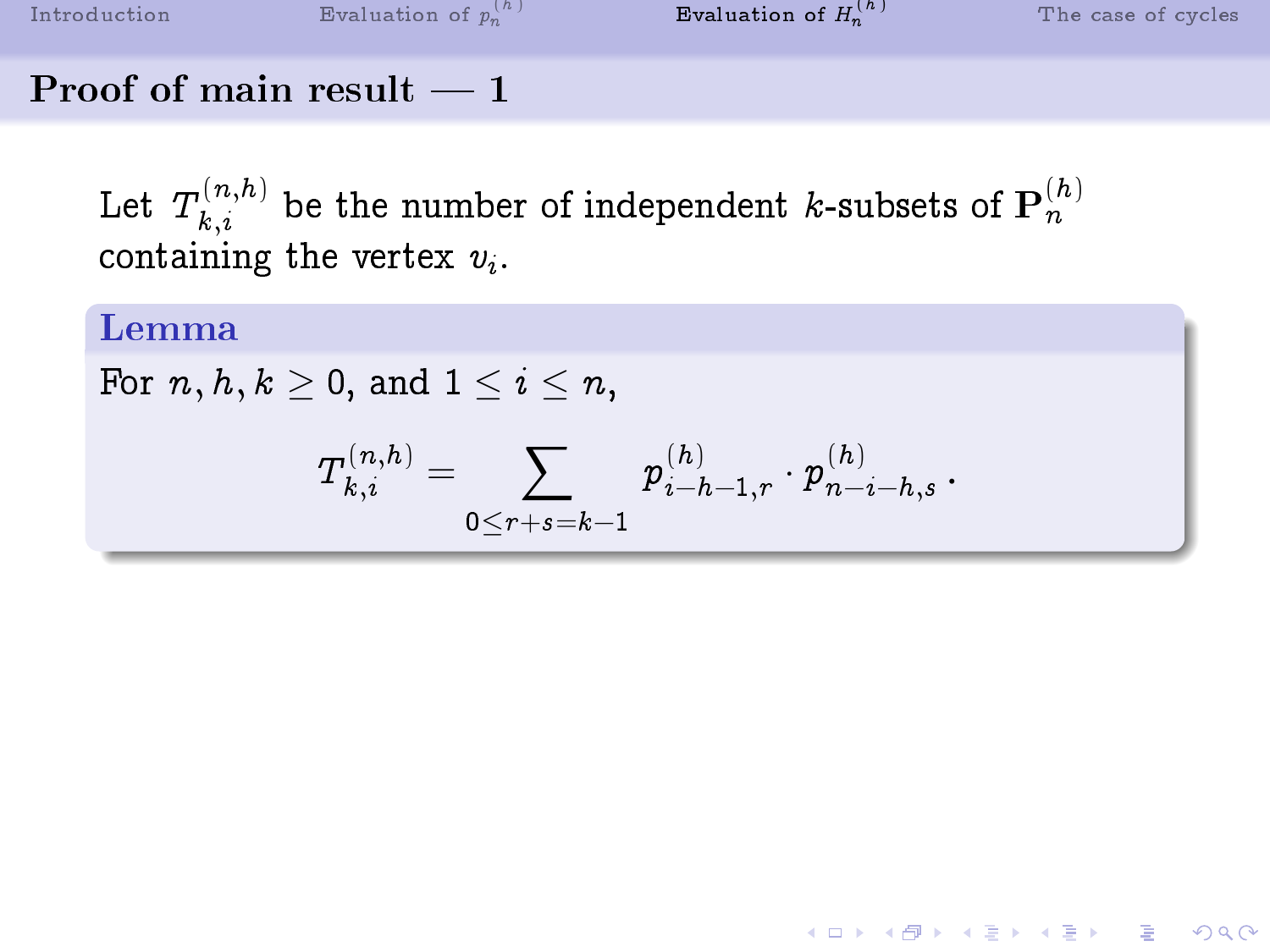## Proof of main result  $-1$

Let  $T_{k,i}^{(n,h)}$  $\mathbf{h}_{k,i}^{(n,h)}$  be the number of independent  $k$ -subsets of  $\mathbf{P}_n^{(h)}$ containing the vertex  $v_i$ .

## Lemma

For  $n, h, k \geq 0$ , and  $1 \leq i \leq n$ ,

$$
T^{(n,h)}_{k,i} = \sum_{0 \leq r+s = k-1} \, p^{(h)}_{i-h-1,r} \cdot p^{(h)}_{n-i-h,s} \, .
$$

## Lemma

For positive  $n$ ,

$$
H_n^{(h)} = \sum_{k=1}^{\lceil n/(h+1) \rceil} \sum_{i=1}^n \, T_{k,i}^{(n,h)} \, .
$$

**KOD START KED KEN EL VAN**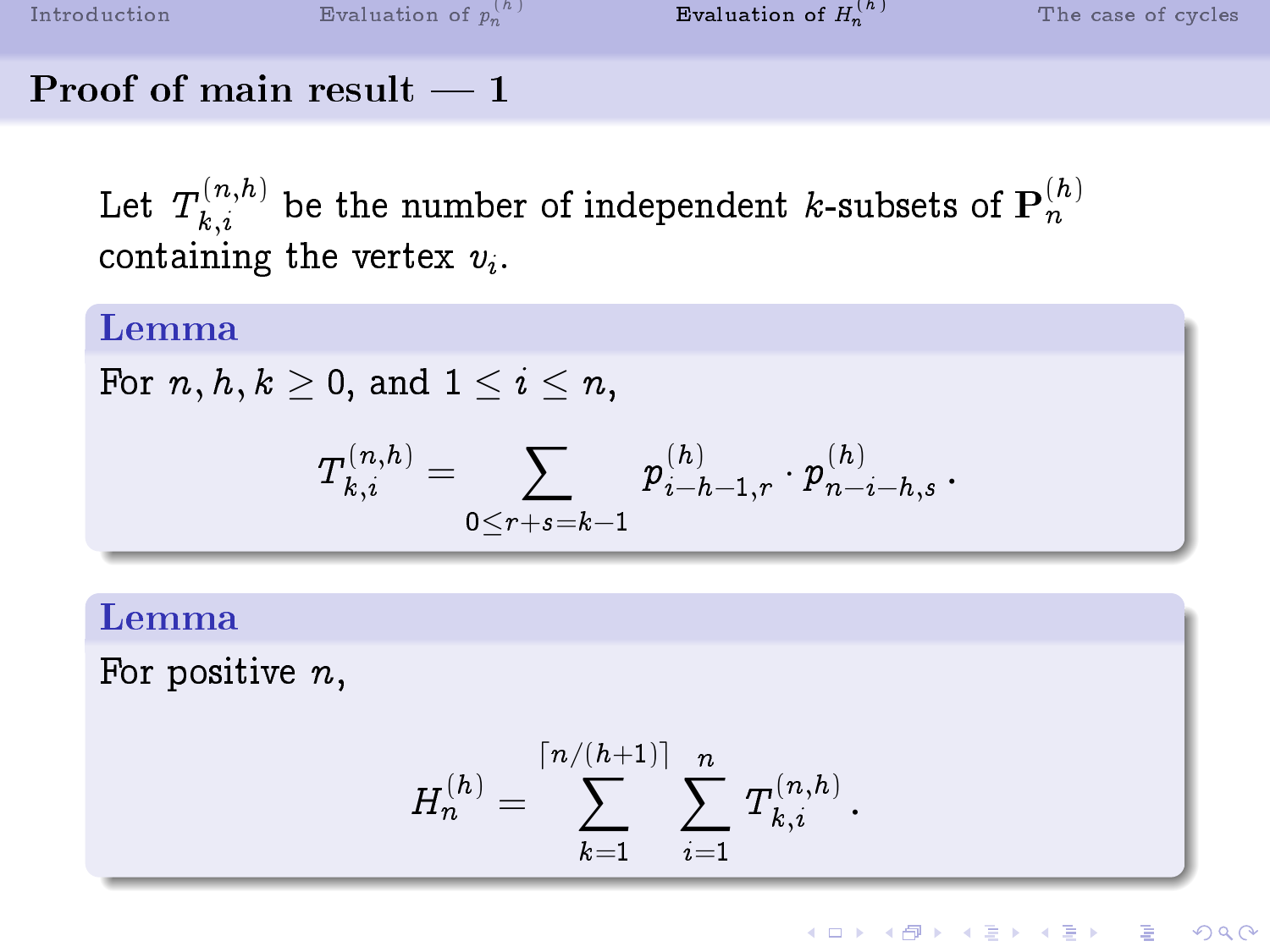$n^{(h)}$  **E**valuation of  $H_n^{(h)}$ 

K ロ ▶ K 御 ▶ K 할 ▶ K 할 ▶ 이 할 → 9 Q Q ·

#### Proof of main result  $-2$

## Sketch of the proof. Using

$$
\textstyle \sum \frac{\lceil n/(h+1)\rceil}{k=1}\; T^{(n,h)}_{k,i} = p^{(h)}_{i-h-1}\cdot p^{(h)}_{n-h-i}\,,
$$

and the Lemmas,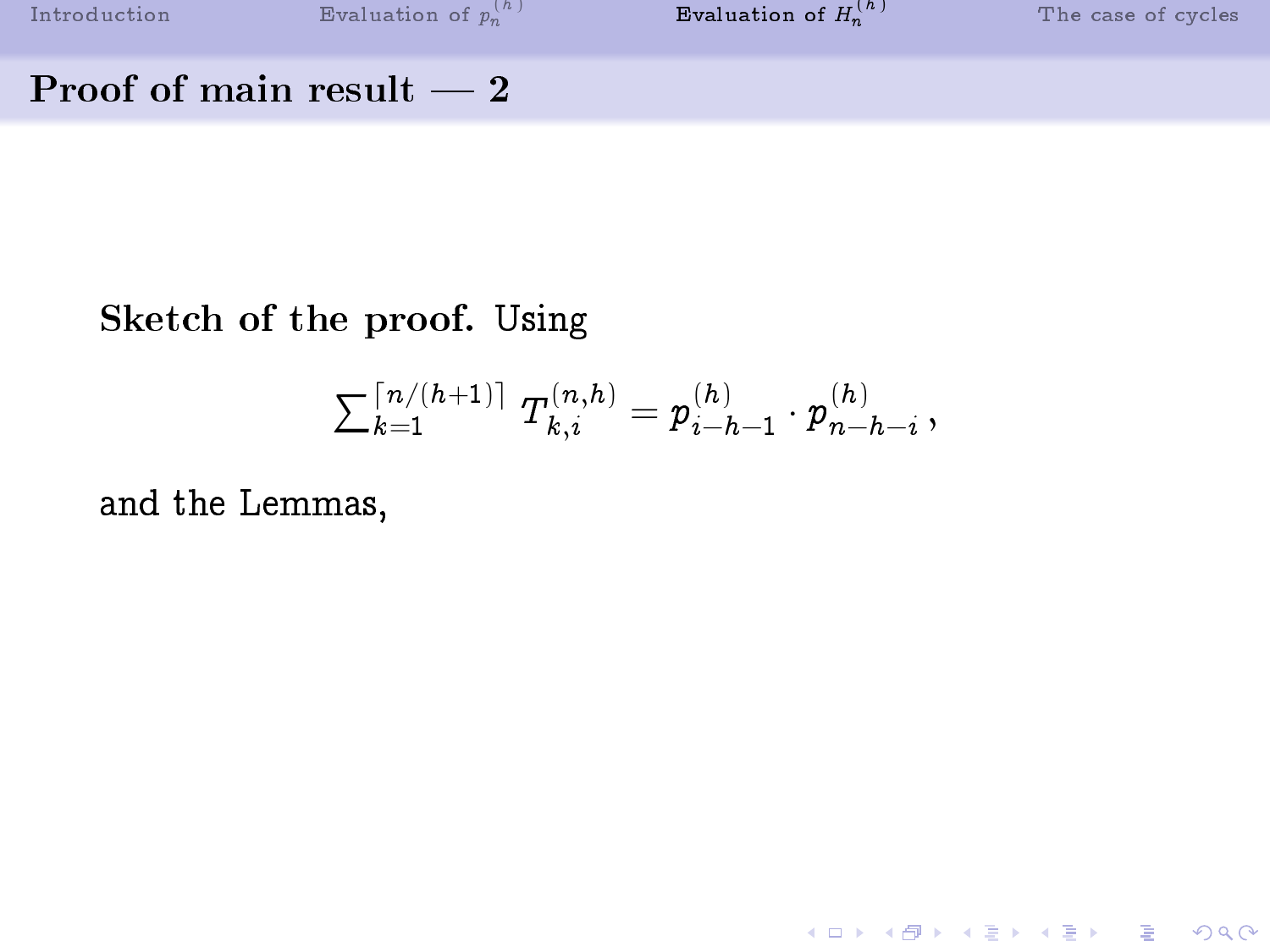$n^{(h)}$  **E**valuation of  $H_n^{(h)}$ 

K ロ ▶ K 레 ▶ K 코 ▶ K 코 ▶ 『코 │ ◆ 9 Q <del>○</del>

#### Proof of main result  $-2$

## Sketch of the proof. Using

$$
\textstyle \sum \frac{\lceil n/(h+1)\rceil}{k=1}\; T^{(n,h)}_{k,i} = p^{(h)}_{i-h-1}\cdot p^{(h)}_{n-h-i}\,,
$$

and the Lemmas, we obtain

$$
H_n^{(h)} = \sum_{k=1}^{\lceil n/(h+1) \rceil} \sum_{i=1}^n T_{k,i}^{(n,h)} = \sum_{i=1}^n \sum_{k=1}^{\lceil n/(h+1) \rceil} T_{k,i}^{(n,h)} =
$$
  
= 
$$
\sum_{i=1}^n p_{i-h-1}^{(h)} \cdot p_{n-h-i}^{(h)} = \sum_{i=1}^n F_i^{(h)} \cdot F_{n-i+1}^{(h)}.
$$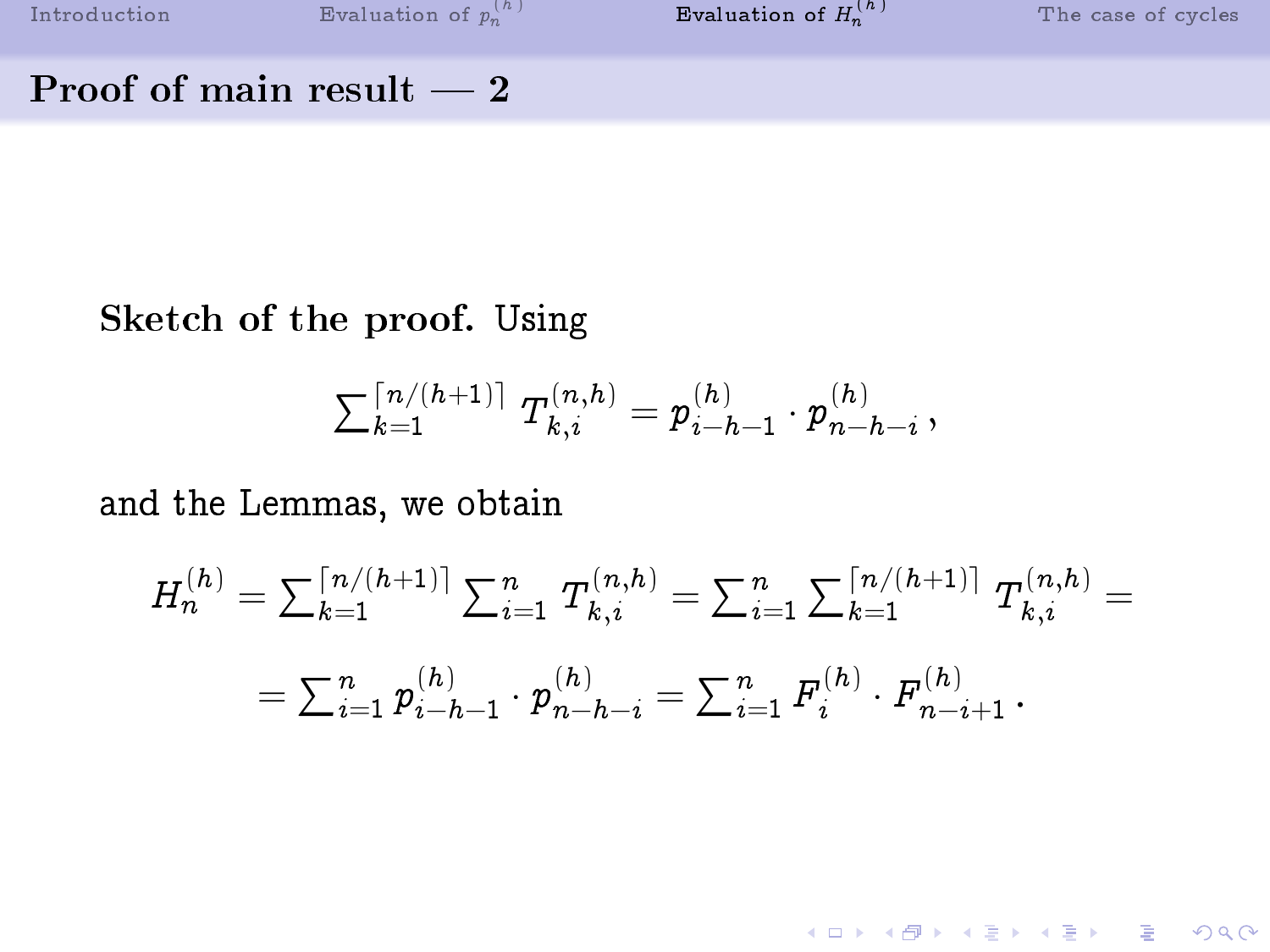K ロ ▶ K 個 ▶ K 할 > K 할 > 1 할 > 1 이익어

## Some values of  $H_n^{(h)}$

## The table below supplies a few values of  $H_n^{(\hbar)}.$

| $H_n^{\dagger}$ | $n=0$ | 2 | 3  | 4  | 5           | 6   | 7   | 8    | 9    | 10   | 11    |
|-----------------|-------|---|----|----|-------------|-----|-----|------|------|------|-------|
| $H_n^{(0)}$     | 0     | 4 | 12 | 32 | 80          | 192 | 448 | 1024 | 2304 | 5120 | 11264 |
| $H_n^{(1)}$     | 0     | 2 | 5  | 10 | 20          | 38  | 71  | 130  | 235  | 420  | 744   |
| $H_n^{(2)}$     | 0     | 2 | 3  | 6  | 11          | 18  | 30  | 50   | 81   | 130  | 208   |
| $H_n^{(3)}$     | 0     | 2 | 3  | 4  | $\mathbf 7$ | 12  | 19  | 28   | 42   | 64   | 97    |
| $H_n^{(4)}$     | 0     | 2 | 3  | 4  | 5           | 8   | 13  | 20   | 29   | 40   | 56    |
| $H_n^{(5)}$     | 0     | 2 | 3  | 4  | 5           | 6   | 9   | 14   | 21   | 30   | 41    |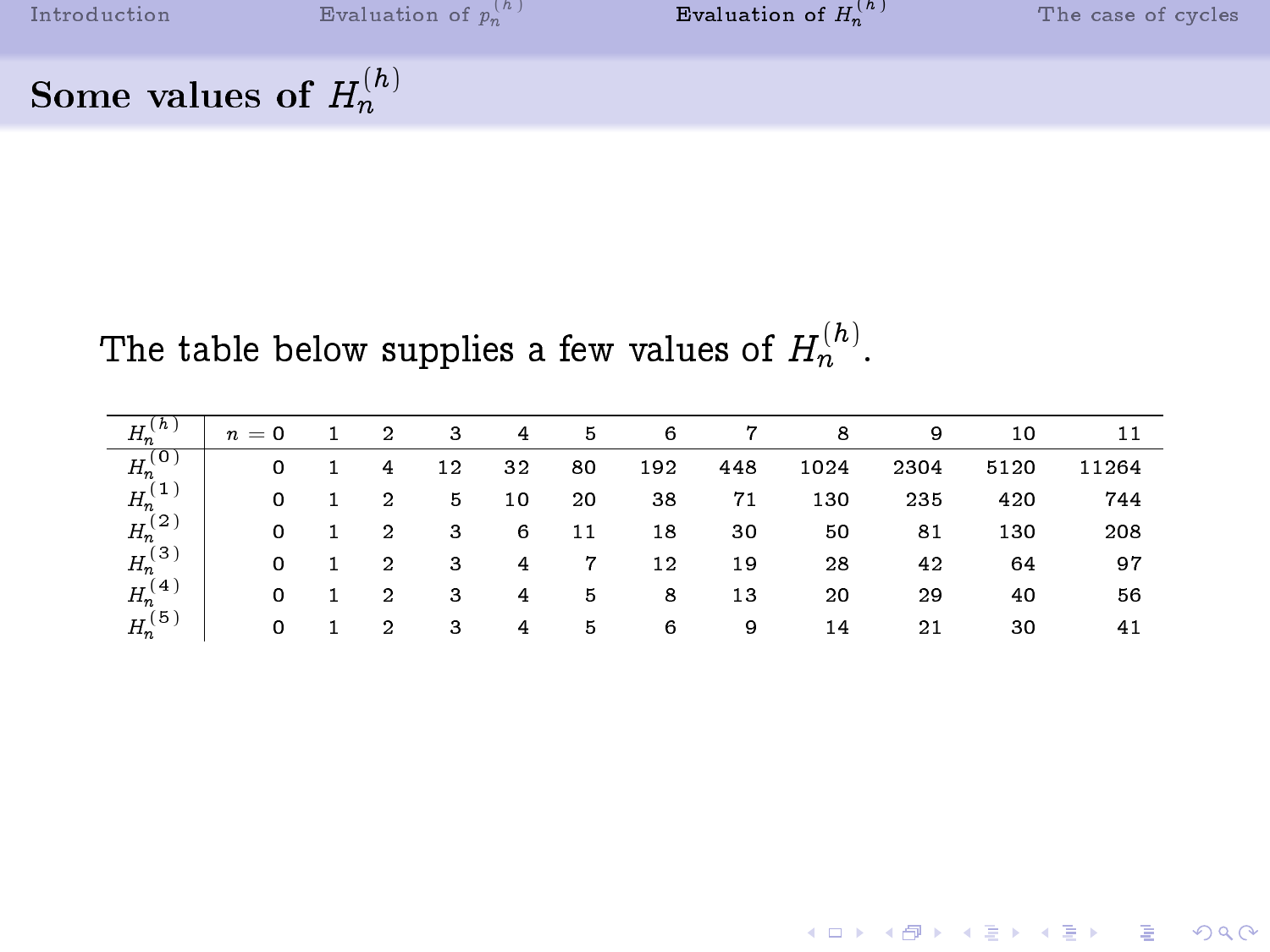#### The independent subsets of powers of cycles

We denote by  $q_{n,k}^{\,(h)}$  $\binom{n}{n,k}$  the number of independent k-subsets of  $\mathbf{Q}^{(h)}_{n}$ . For  $n, h, k \geq 0$ ,

<span id="page-36-0"></span>
$$
q_{n,k}^{(h)} = \tfrac{n}{k} \tbinom{n-hk-1}{k-1} \; . \qquad \left[ p_{n,k}^{(h)} = \tbinom{n-hk+h}{k} \right]
$$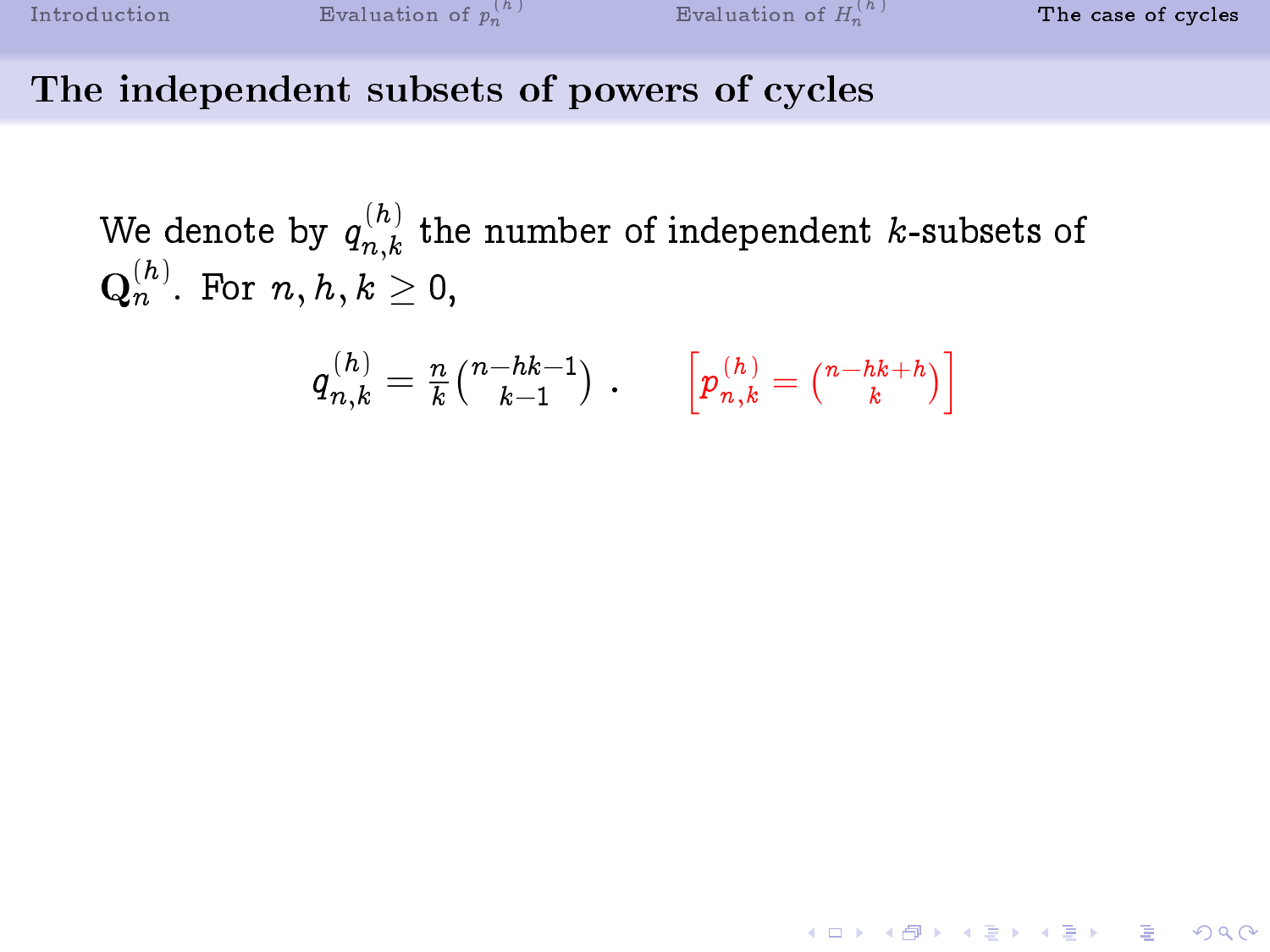#### The independent subsets of powers of cycles

We denote by  $q_{n,k}^{\,(h)}$  $\binom{n}{n,k}$  the number of independent k-subsets of  $\mathbf{Q}^{(h)}_{n}$ . For  $n, h, k \geq 0$ ,

$$
q_{n,k}^{(h)}=\tfrac{n}{k} \tbinom{n-hk-1}{k-1} \; . \qquad \left[ p_{n,k}^{(h)} = \tbinom{n-hk+h}{k} \right]
$$

For  $n,h\geq$  0, we denote by  $q_n^{(h)}$  the number of all independent subsets of  $\mathbf{Q}_n^{(h)}\text{:}\ \ \ q_n^{(h)}=\sum\limits_{k=0}^{\lfloor\,n/(h+1)\rfloor}\,q_{n,k}^{(h)}$  $n,k$ .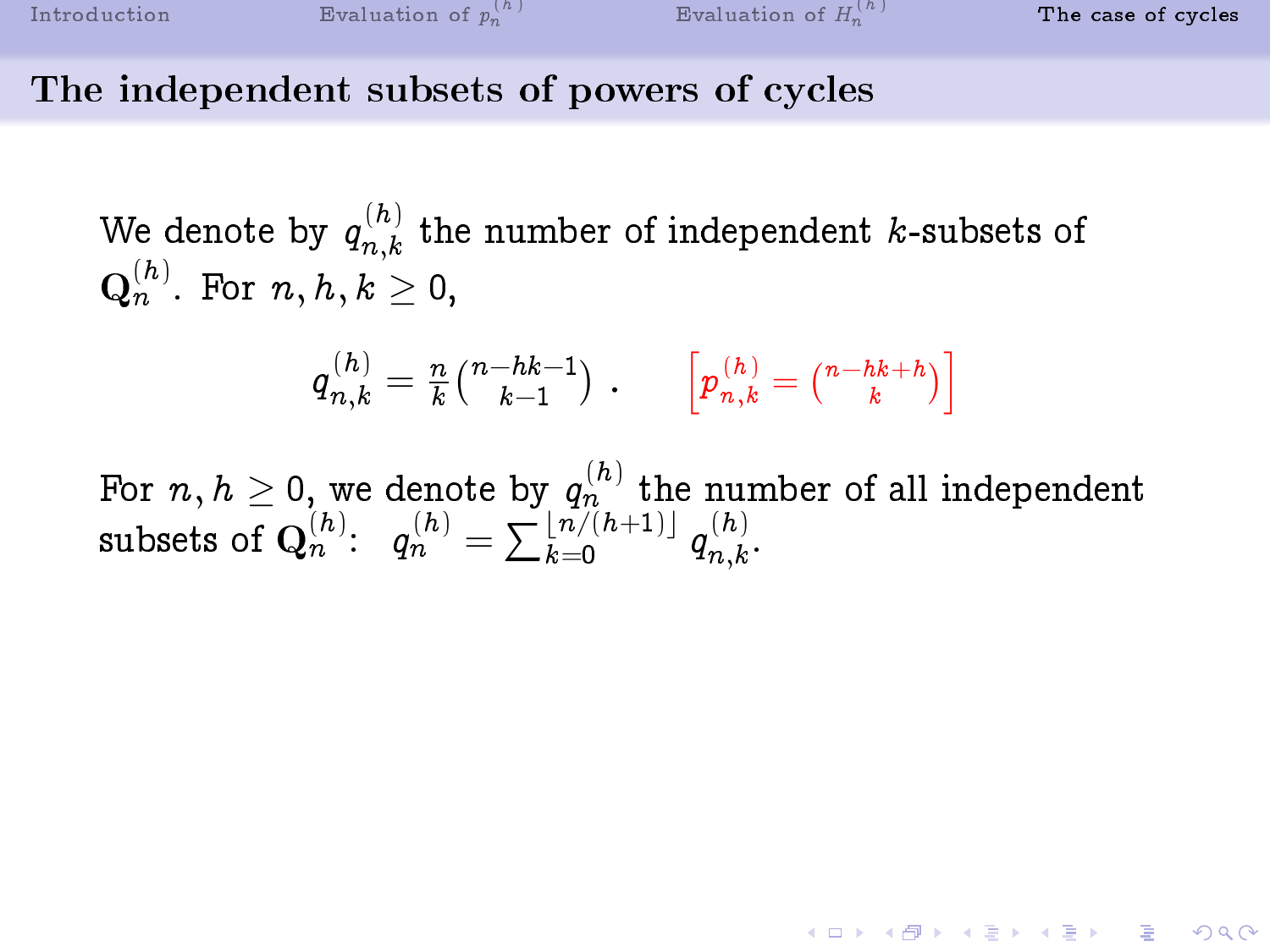#### The independent subsets of powers of cycles

We denote by  $q_{n,k}^{\,(h)}$  $\binom{n}{n,k}$  the number of independent k-subsets of  $\mathbf{Q}^{(h)}_{n}$ . For  $n, h, k \geq 0$ ,

$$
q_{n,k}^{(h)} = \frac{n}{k} \tbinom{n-hk-1}{k-1} \t\ . \qquad \left[ p_{n,k}^{(h)} = \tbinom{n-hk+h}{k} \right]
$$

For  $n,h\geq$  0, we denote by  $q_n^{(h)}$  the number of all independent subsets of  $\mathbf{Q}_n^{(h)}\text{:}\ \ \ q_n^{(h)}=\sum\limits_{k=0}^{\lfloor\,n/(h+1)\rfloor}\,q_{n,k}^{(h)}$  $\binom{n}{n,k}$ . We have,

$$
\begin{aligned} q^{(h)}_n &= \begin{cases} n+1 & \text{if} \hspace{0.2cm} n \leq 2h+1\,, \\ q^{(h)}_{n-1} + q^{(h)}_{n-h-1} & \text{if} \hspace{0.2cm} n > 2h+1\,. \end{cases}\\ \begin{bmatrix} p^{(h)}_n = \begin{cases} n+1 & \text{if} \hspace{0.2cm} n \leq h+1\,, \\ p^{(h)}_{n-1} + p^{(h)}_{n-h-1} & \text{if} \hspace{0.2cm} n > h+1\,. \end{cases} \end{aligned}
$$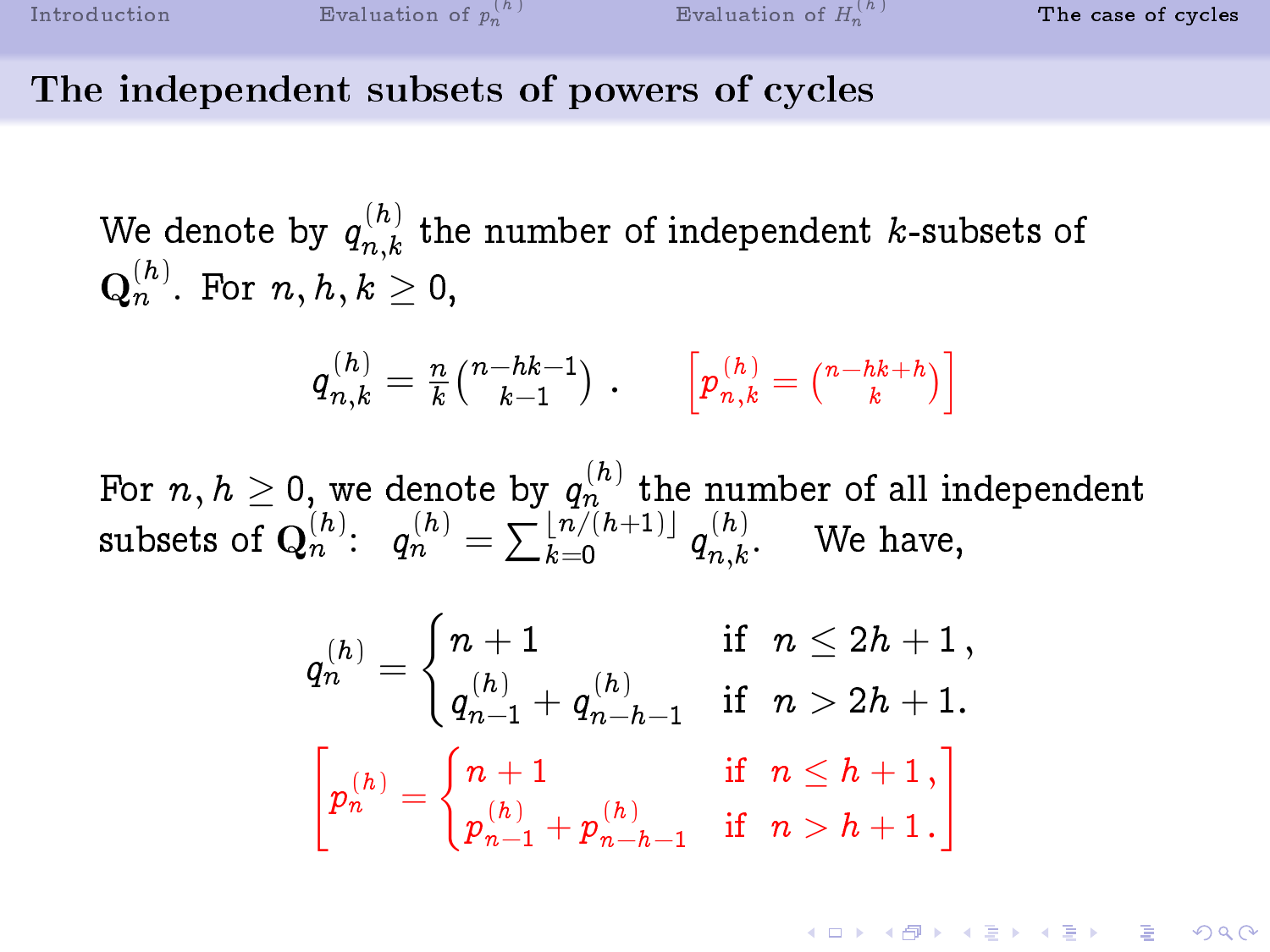## The poset of independent subsets of powers of cycles

Let  ${\bf L}_n^{(h)}$  be the Hasse diagram of the poset of independent subsets of  $\mathbf{Q}_n^{(h)}$  ordered by inclusion, and  $L_n^{(h)}$  the number of its edges.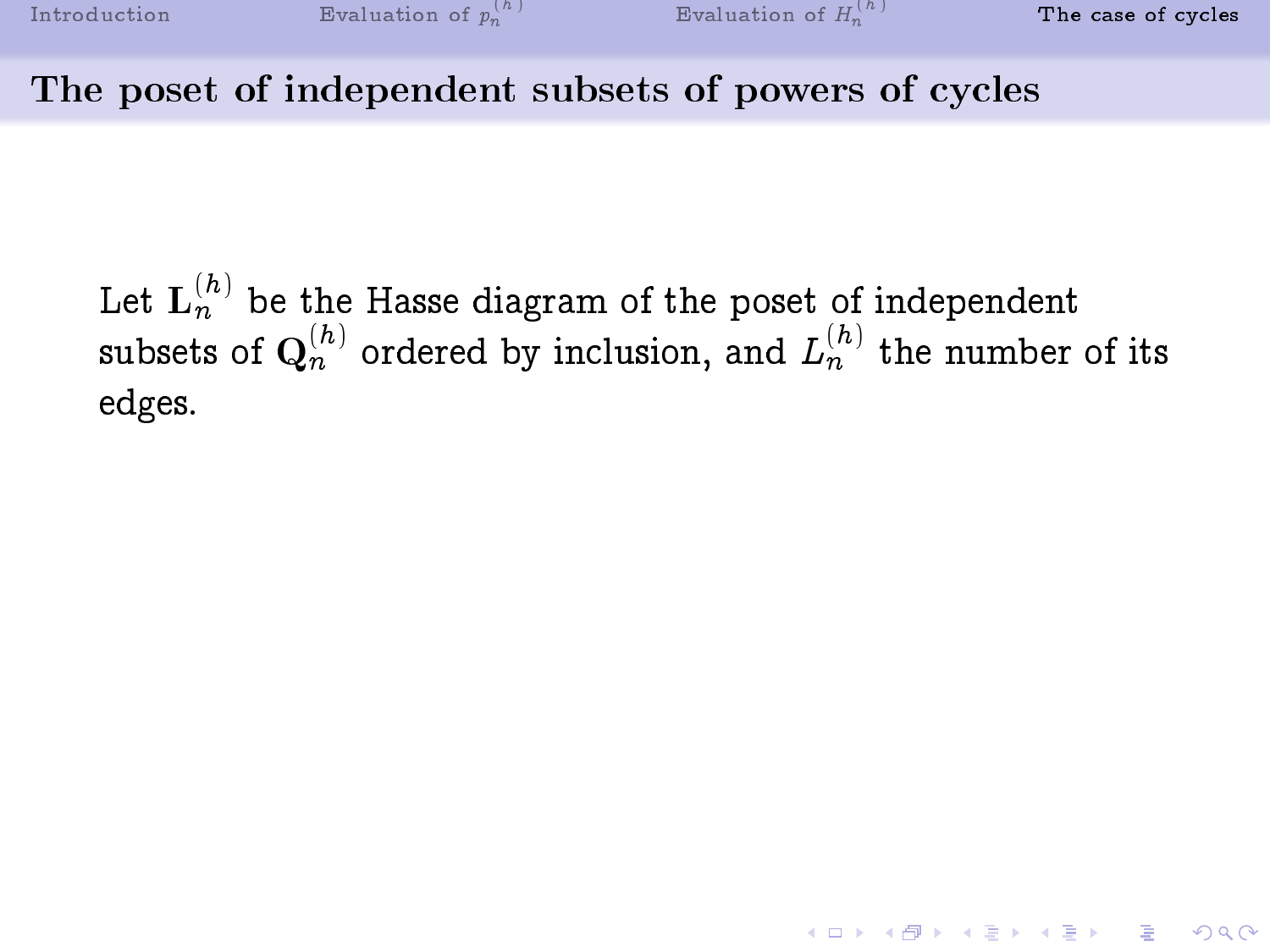#### The poset of independent subsets of powers of cycles

Let  ${\bf L}_n^{(h)}$  be the Hasse diagram of the poset of independent subsets of  $\mathbf{Q}_n^{(h)}$  ordered by inclusion, and  $L_n^{(h)}$  the number of its edges.

We immediately provide a formula for  $L_n^{(h)}$ :

$$
L_n^{(h)} = \sum_{k=0}^{\lfloor n/(h+1)\rfloor} k q_{n,k}^{(h)} = n \sum_{k=0}^{\lfloor n/(h+1)\rfloor} {n-hk-1 \choose k-1}
$$

$$
\left[ H_n^{(h)} = \sum_{k=0}^{\lceil n/(h+1)\rceil} k p_{n,k}^{(h)} = \sum_{k=0}^{\lceil n/(h+1)\rceil} k {n-hk+h \choose k} \right]
$$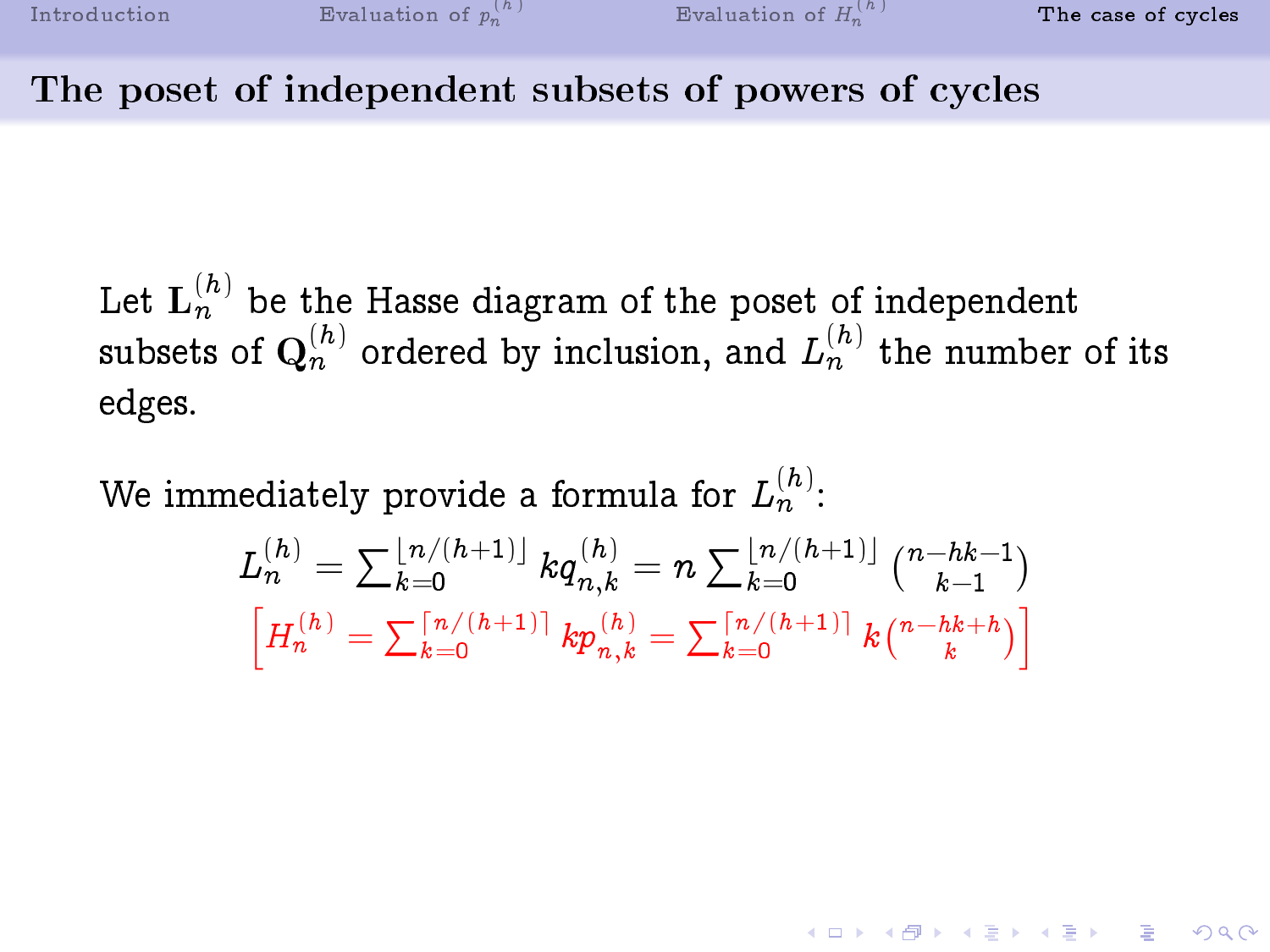#### The poset of independent subsets of powers of cycles

Let  ${\bf L}_n^{(h)}$  be the Hasse diagram of the poset of independent subsets of  $\mathbf{Q}_n^{(h)}$  ordered by inclusion, and  $L_n^{(h)}$  the number of its edges.

We immediately provide a formula for  $L_n^{(h)}$ :

$$
L_n^{(h)} = \sum_{k=0}^{\lfloor n/(h+1)\rfloor} k q_{n,k}^{(h)} = n \sum_{k=0}^{\lfloor n/(h+1)\rfloor} {{n-hk-1} \choose {k-1}}\\ \left[ H_n^{(h)} = \sum_{k=0}^{\lceil n/(h+1)\rceil} k p_{n,k}^{(h)} = \sum_{k=0}^{\lceil n/(h+1)\rceil} k {n-hk+h \choose k} \right]
$$

The main result has no analog in the case of cycles.